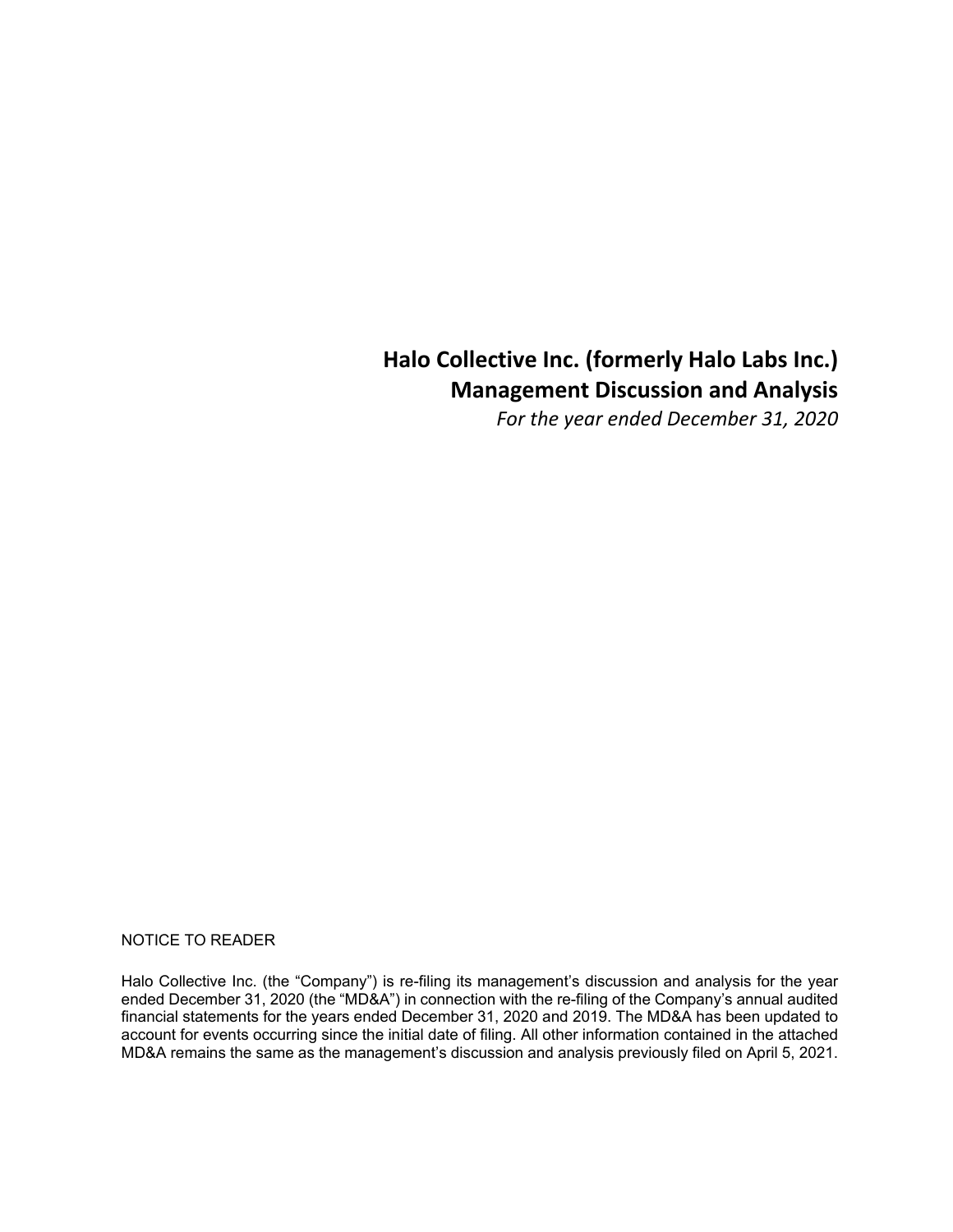This "Management's Discussion and Analysis" ("MD&A") for Halo Collective Inc., an Ontario Corporation ("Halo Collective" or the "Company") has been prepared as at April 13, 2021 and should be read in conjunction with the Consolidated Financial Statements for the year ended December 31, 2020 which were prepared in accordance with International Financial Reporting Standards ("IFRS") as issued by the International Accounting Standards Board ("IASB").

# **Forward looking statements**

This MD&A includes certain forward-looking statements that are based upon current expectations which involve risks and uncertainties associated with the Company's business and the economic environment in which the business operates. Any statements contained herein that are not statements of historical facts may be deemed to be forward-looking statements, which are often, but not always, identified by the use of words such as "seek", "anticipate", "budget", "plan", "continue", "estimate", "expect", "forecast", "may", "will", "project", "predict", "potential", "targeting", "intend", "could", "might", "should", "believe" and similar words or phrases (including negative variations) suggesting future outcomes or statements regarding an outlook. The forward-looking statements are not historical facts but reflect the Company's current expectations regarding future results or events. Forward-looking statements contained in this MD&A are subject to several risks and uncertainties that could cause actual results or events to differ materially from current expectations, including the matters discussed in the section "Risks and Uncertainties" below.

Specifically, this MD&A includes, but is not limited to, forward-looking statements regarding management's goal of creating shareholder value, the ability to fund future operating costs, the timing for future research and development of the Company's current and future technologies, sensitivity analysis on financial instruments that may vary from amounts disclosed, prices and price volatility of the Company's products and general business and economic conditions.

Readers are cautioned that the above factors are not exhaustive. Although management has attempted to identify important factors that could cause actual events and results to differ materially from those described in the forward-looking information, there may be other factors that cause events or results to differ from those intended, anticipated or estimated.

Management believes the expectations reflected in the forward-looking information are reasonable, but no assurance can be given that these expectations will prove to be correct, and readers are cautioned not to place undue reliance on forward-looking information contained in this MD&A.

The forward-looking information contained in this MD&A is provided as of the date hereof and management undertakes no obligation to update publicly or revise any forward-looking information, whether because of new information, future events or otherwise, except as otherwise required by law. All the forward-looking information contained in this MD&A is expressly qualified by this cautionary statement.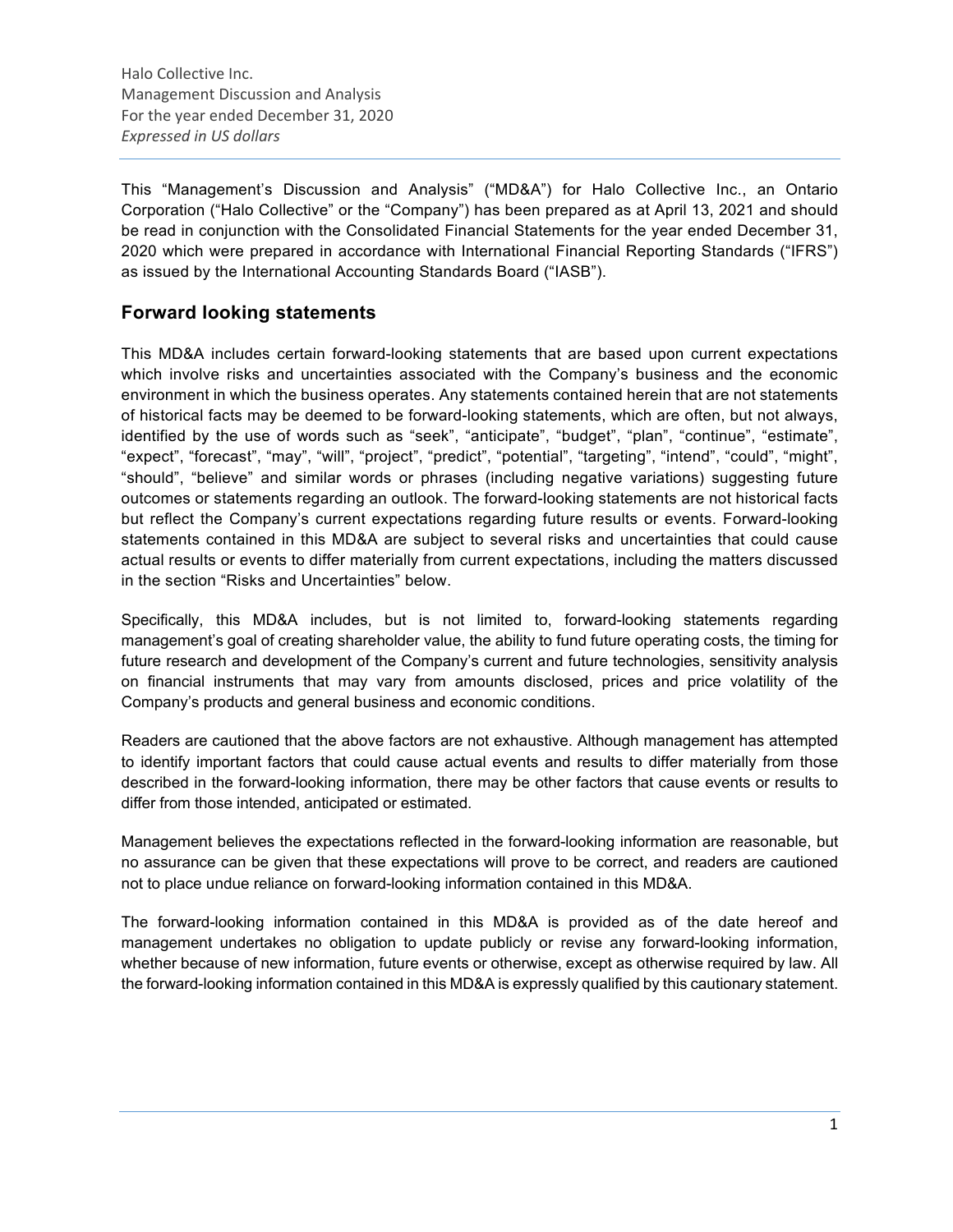# **Overview of Halo Collective Inc.**

On January 25, 2021, the Company announced that, further to the shareholder approval obtained by the Company at its meeting of shareholders held on December 23, 2020, the Company changed its name from "Halo Labs Inc." to "Halo Collective Inc."

In connection with the name change, the common shares started trading on the OTCQB under the trading symbol "HCANF," on January 28, 2021, and on the Frankfurt Stock Exchange under the trading symbol "A9KM" on January 28, 2021. The common shares of the Company and \$0.90 warrants of the Company started trading under the Company's new name on the Neo Exchange Inc. on January 27, 2021. The common shares and warrants will continue to trade on the NEO under the trading symbols "HALO" and "HALO.WT", respectively. The new CUSIP numbers assigned to the common shares and warrants are 40638K101 and 40638K119, respectively.

The Company is an Ontario corporation and a reporting issuer in British Columbia, Alberta, Ontario, Saskatchewan, Manitoba, New Brunswick, Nova Scotia, Prince Edward Island and Newfoundland.

Halo Collective is a cannabis cultivation, manufacturing and distribution company that grows and extracts and processes quality cannabis flower, oils, and concentrates. The Company has sold over 9.0 million grams of cannabis flower and 7.7 million grams of oils and concentrates through 67 different product lines to dispensaries in Oregon, California and Nevada since inception. Additionally, Halo Collective has continued to evolve its business through delivering value with its products and now via verticalization in key markets in the United States. With a consumer-centric focus, Halo Collective markets innovative, branded, and private label products across multiple product categories in the United States.

The Company also has expanded internationally through its acquisitions of the cultivator Bophelo Bioscience & Wellness (Pty) Ltd. ("Bophelo") in Lesotho, Africa and a U.K. distributor of cannabis-based products for medicinal use ("CBPMs"), Canmart Limited ("Canmart").

In Canada, the Company is close to finalizing its acquisition of three retail cannabis operations from High Tide in the province of Alberta, currently operated as Kush Bar. These stores will continue to operate asis and give the Company an additional presence outside the United States.

# **Business strategy**

The Company changed its vision from a U.S. west coast-based concentrates manufacturer to a vertically integrated multi-country operator. Halo Collective is creating a more balanced portfolio and is expanding into higher growth markets like Africa, the U.K. and Europe.

Halo Collective continues to take several strategic steps to reposition itself. One strategy utilized was a targeted approach to acquire distressed assets in share-based transactions and to verticalize the Company's operating footprint while preserving its cash position. A good example of this strategy was the closing of the acquisition of senior secured debt of Herban Industries OR LLC dba Winberry Farms ("Herban OR"), by Halo Winberry Holdings, LLC ("Halo Winberry"), a wholly-owned indirect subsidiary of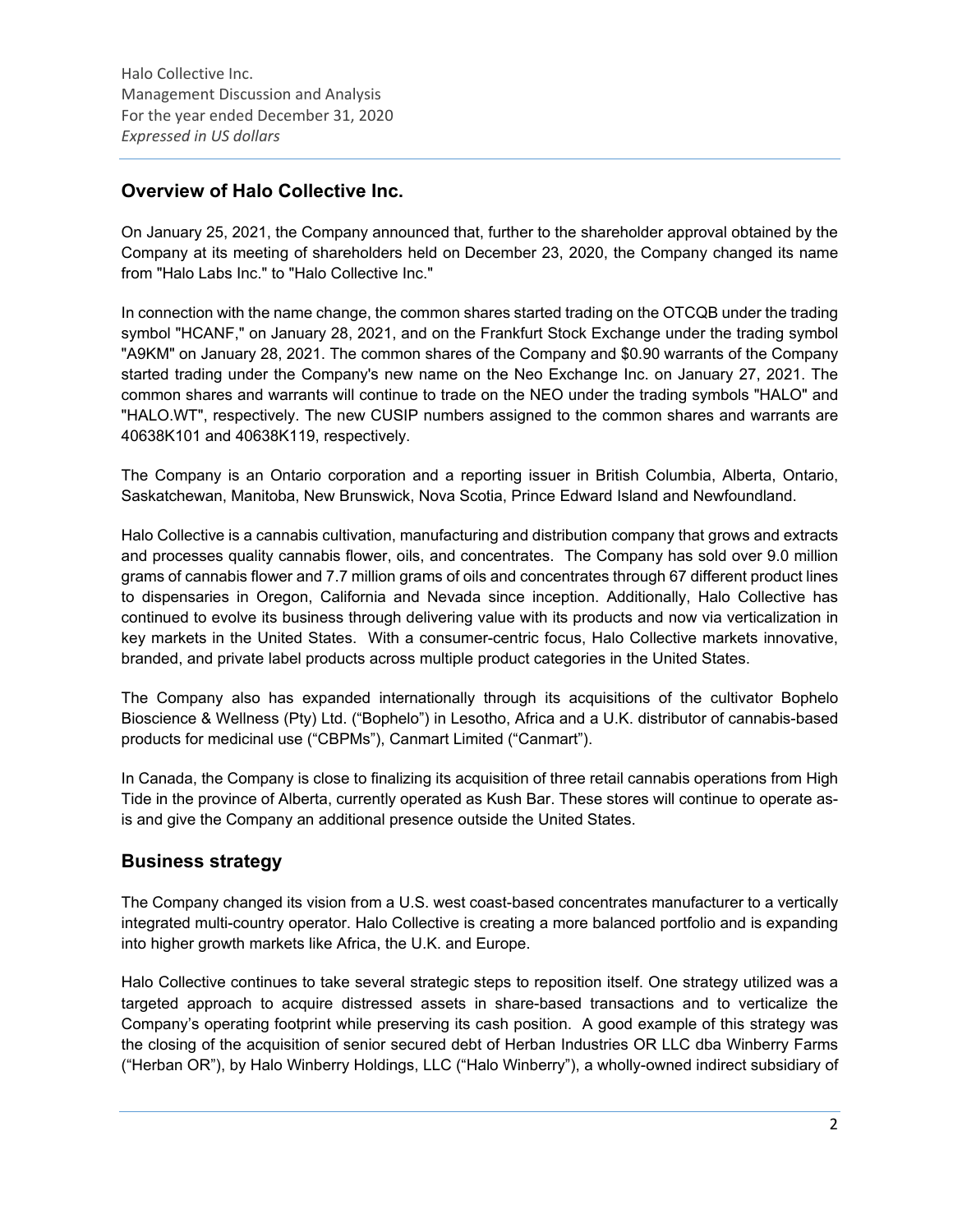the Company, which will be followed by the closing of purchase of substantially all of the assets of Herban OR by Halo Winberry in exchange for the cancellation of a portion of the purchased debt.

### Cultivation (growing)

The Company currently cultivates cannabis in Oregon under the following: (i) four Oregon Liquor Control Commission ("OLCC") producer licenses held by a wholly-owned subsidiary of the Company, and (ii) a Temporary Authority to Operate an OLCC producer license granted to Halo Winberry by the OLCC. The Company intends to cultivate cannabis only in jurisdictions where it believes its own cultivation activities are necessary to ensure adequate and cost-effective supply of raw cannabis materials for the production of cannabis oil and concentrates, as well as the sale of flower and pre-rolls.

In Oregon, the Company holds four OLCC producer licenses for outdoor cannabis cultivation on approximately four acres of farmland. The Company also manages outdoor cannabis cultivation on two additional adjacent acres under third-party production licenses whereby the raw material produced through its third-party management relationship is contracted to the Company. Further, the Company also manages cannabis cultivation on a ten-acre parcel of property located in Fall Creek, Oregon under a Temporary Authority to Operate an OLCC producer license granted by the OLCC. The Company's Oregon cultivation sites help ensure a consistent supply of high-quality raw material for its manufacture of cannabis oils and concentrates. The Company also maintains its cultivation operations in Oregon as a hedge against price volatility for raw cannabis materials.

In Nevada, the Company has historically worked with its Nevada operating partner, Just Quality LLC ("Just Quality"), on the manufacture and sale of cannabis extracts pursuant to a management agreement with Just Quality, which was originally intended to be in place pending the acquisition by the Company of Just Quality's Nevada cannabis licenses pursuant to an asset purchase agreement. In light of a pending dispute with Just Quality, as well as the Company's strategic business plan, the Company is not currently operating in Nevada and may not complete the acquisition of Just Quality's Nevada cannabis licenses.

In California, the Company intends to continue to leverage its relationships with cannabis cultivators from the Emerald Triangle with whom the Company has worked in Southern Oregon. The so-called "Emerald Triangle" is a region in Northern California comprising Humboldt, Lake, Mendocino and Trinity Counties and is considered to be the largest cannabis-producing region in the U.S. As previously announced in September 2020, the Company partnered with Green Matter Holding Inc. ("Green Matter") to purchase 1,600 acres of farm property in Lake County, California (the "Farm"). The Farm was purchased by Lake County Natural Health LLC ("LCNH"), which is owned 50% by the Company's wholly-owned indirect subsidiary, PSG Coastal Holdings LLC ("PSG") and 50% by Green Matter. Triangle Canna Corp. ("Triangle Canna") and a wholly owned subsidiary of Triangle Canna (the "Farm OpCo") are in the process of submitting applications to the California Department of Food and Agriculture for up to 330 California state cannabis cultivation licenses, and have already submitted an application to Lake County, California, for a cannabis cultivation permit which would entitle Triangle Canna to cultivate cannabis on up to 80 acres of the Farm property. LCNH and the Farm OpCo have entered into a commercial lease agreement (the "Lease") pursuant to which LCNH will lease to the Farm OpCo four separate parcels of property comprising the Farm, as well as certain buildings, structures, and improvements. The Company, through its indirectly-owned subsidiary, Mendo Distribution and Transportation LLC ("MDT"), and Green Matter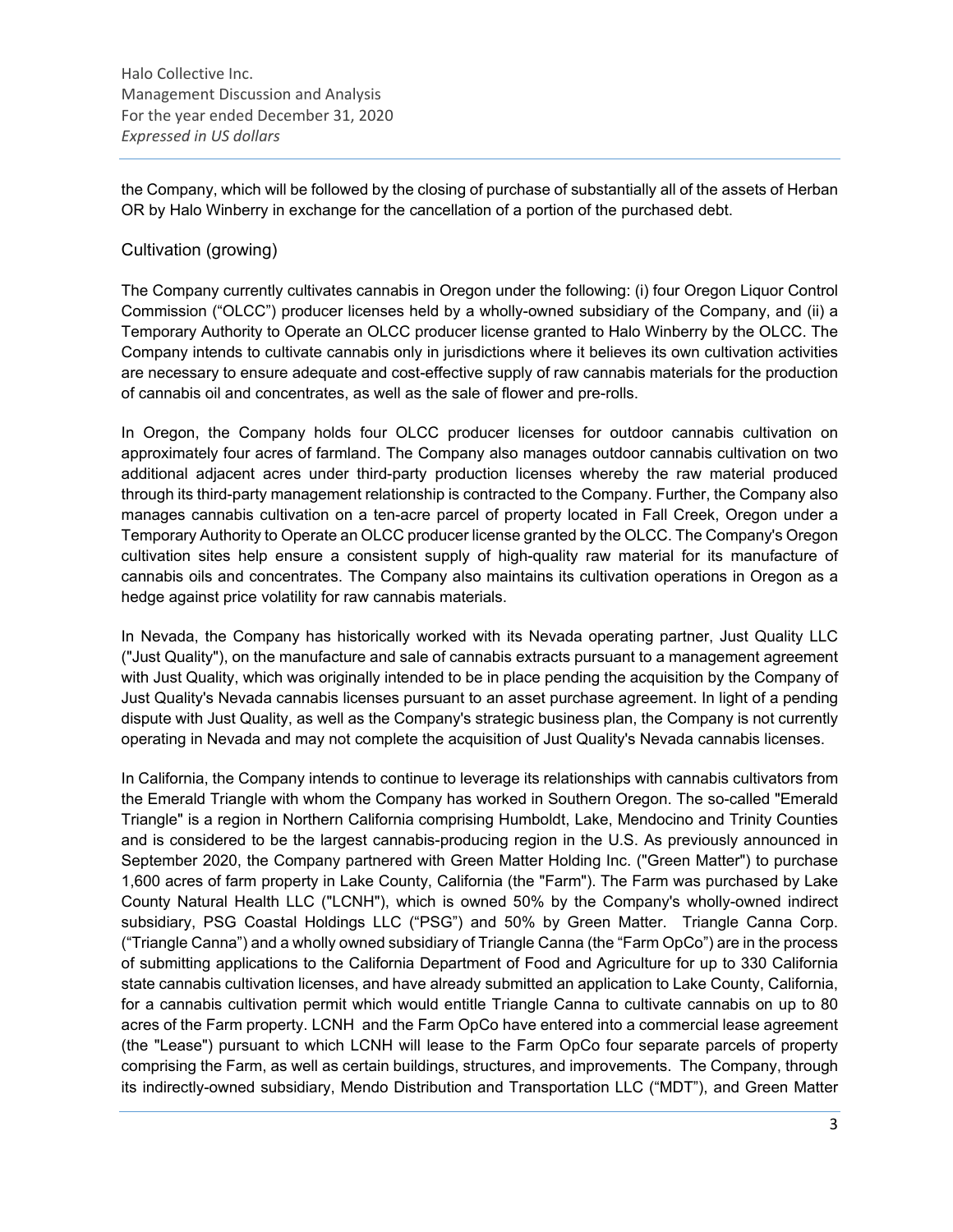recently entered into product purchase agreements with Farm OpCo pursuant to which MDT and Green Matter will each purchase 25% (for an aggregate of 50%) of Farm OpCo's yearly harvest. As the market has shifted and the Company seeks to become more vertically integrated, it will strongly consider acquisition or development opportunities of cultivation sites as they arise.

In Lesotho, South Africa, the Company continues to build out the cultivation at Bophelo. Andreas Met has relocated to South Africa to oversee the operation. As of March 2021, the team has commenced harvest on two hoop houses with one hoop house already on the hanging racks. There are still five hoop houses growing auto flowers with an expected harvest by late April. Bophelo is still in the process of meeting all the requirements to obtain its GACP certification. Furthermore, manufacturing plans are on track to build out an on-site extraction facility at Bophelo as large as Halo Collective's Class 1, Division 1 ("C1D1") extraction room in Medford, Oregon of approximately 80 square meters (800 square feet). This extraction room and the accompanying lab will be built to EUGMP specifications, which is expected to allow for export of oils and concentrates worldwide where allowed.

### Production (manufacturing)

The Company's core competency is the production (also referred to as manufacturing and extraction) of cannabis oil and concentrates for sale to retail businesses and wholesale distributors as finished consumer-packaged goods. The Company's three co-founders have been involved in cannabis manufacturing since 2013. The Company has manufactured and sold over 7.7 million grams of cannabis oil and concentrates since April 2016. The Company's philosophy with respect to the extraction and manufacturing of cannabis oils and concentrates is to be platform-agnostic, given the rapid evolution of technology and consumer preferences.

The Company has operated numerous extraction platforms (or methods) including utilizing butane, propane, hexane, ethanol and carbon dioxide. The Company manufactures and sells a variety of products in the following categories: (i) concentrates – shatter, sauce, resin and diamonds (THC-A crystals); and (ii) oils – both in raw and distillated form in a variety of strains and flavors, as well as THC, CBD and blends. The Company packages and sells the oils primarily in glass cartridges, but also occasionally offers plastic or ceramic cartridges, as well as syringes. The Company also sells various edible products including single piece chews (Hush) and a syrup-based drink (Hush Sizzurp) in the state of Oregon and similar edible lines in California in 2020 through the Company's indirectly-owned subsidiary, Outer Galactic Chocolates LLC ("OGC").

The Company's Oregon manufacturing facility is located in Medford, Oregon. The facility has approximately 12,000 square feet of indoor manufacturing space, as well as an enclosed courtyard of approximately 7,200 square feet. Within the 12,000 square foot indoor facility, approximately 1,400 square feet is a segregated C1D1 explosive-proof room for volatile extraction. The Company has utilized all the extraction methods noted above in its Medford facility. The Medford facility also houses the Company's wholesale-licensed business, which occupies approximately 800 square feet and is one of the larger wholesalers in the state.

In November 2018, the Company commenced manufacturing activities in California, where the Company currently maintains two facilities. The first facility, operated by the Company's wholly-owned subsidiary,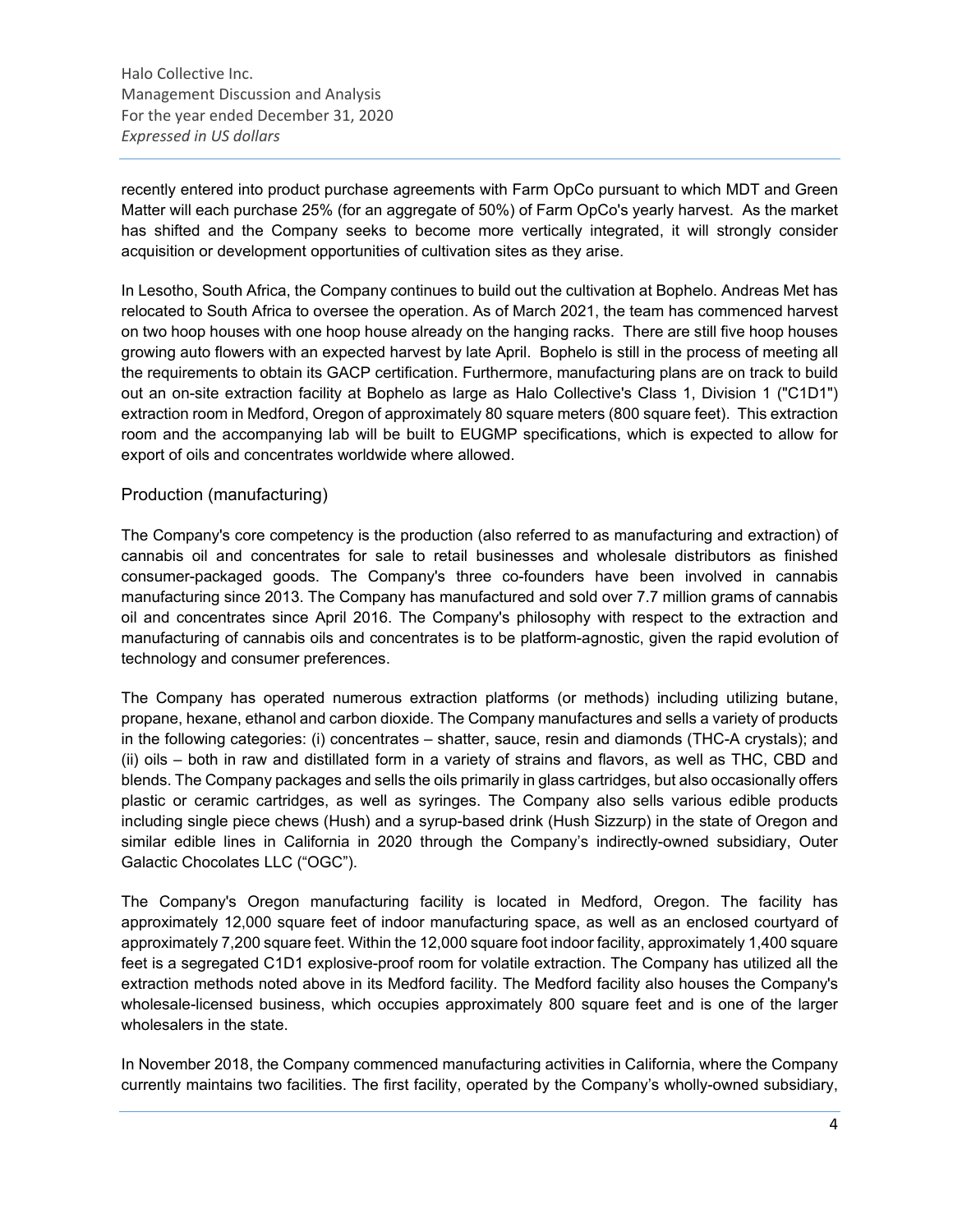Coastal Harvest LLC ("Coastal Harvest"), is approximately 1,600 square feet with approximately 500 square feet dedicated for volatile extraction as a C1D1 explosive-proof room. This facility is currently being used to produce bulk cannabis distillate to be used for vape cartridges and disposable pens as well as manufacture live resin concentrates for sale to licensed distributors.

Through its acquisition of MDT, the Company began to manage the operations of OGC, a Type N edibles manufacturer in California. In July 2020, the Company acquired the Type N license of OGC and its associated manufacturing space in order to launch its own edibles line in California. The 1,800 square foot space is adjacent to MDT, which also allows for additional space for packaging of its finished goods. Sales of the Company's edibles line commenced in California in September 2020.

### Distribution (wholesale)

The Company currently operates a licensed distribution (wholesale) business headquartered in Medford, Oregon. In addition, through its acquisition of MDT, the Company now controls additional space to package its own products into finished goods and distribute throughout California. Further, the Company also manages a distribution facility located in Eugene, Oregon under a Temporary Authority to Operate an OLCC wholesaler license granted by the OLCC to Halo Winberry.

The Company's distribution (wholesale) business in Oregon has been focused almost exclusively on wholesaling the Company's products, however with the acquisition of Herban OR and the Temporary Authority to Operate granted by the OLCC, the Company's distribution business has expanded to also represent other third-party brands. The Company currently employs 12 salespeople that actively do business with approximately 450 cannabis retailers in the state and dedicated drivers to deliver products to these dispensary clients.

In California, the Company's products are being packaged in Ukiah, CA and distributed by MDT and NMC Organization ("Greenstone").

### Proposed Retail Activities (dispensaries)

Through the Company's pending acquisitions of controlling interests in ZXC11 LLC and SDF11 LLC, as well as its previous acquisition of a controlling interest of LKJ11 LLC ("LKJ11"), the Company expects to receive approval to open three dispensaries in Los Angeles, California. Halo Collective plans to open the flagship stores in Hollywood and Westwood adjacent to Beverly Hills and at least one site will feature the first FlowerShop\* branded dispensary. The third location will open in North Hollywood. These stores will increase distribution of Halo Collective's products in California, as well as help market the Company's product lines in California.

# **Moving forward in 2021**

# **Oregon**

Halo Collective anticipates undertaking the following activities in an effort to grow the Company's business in Oregon: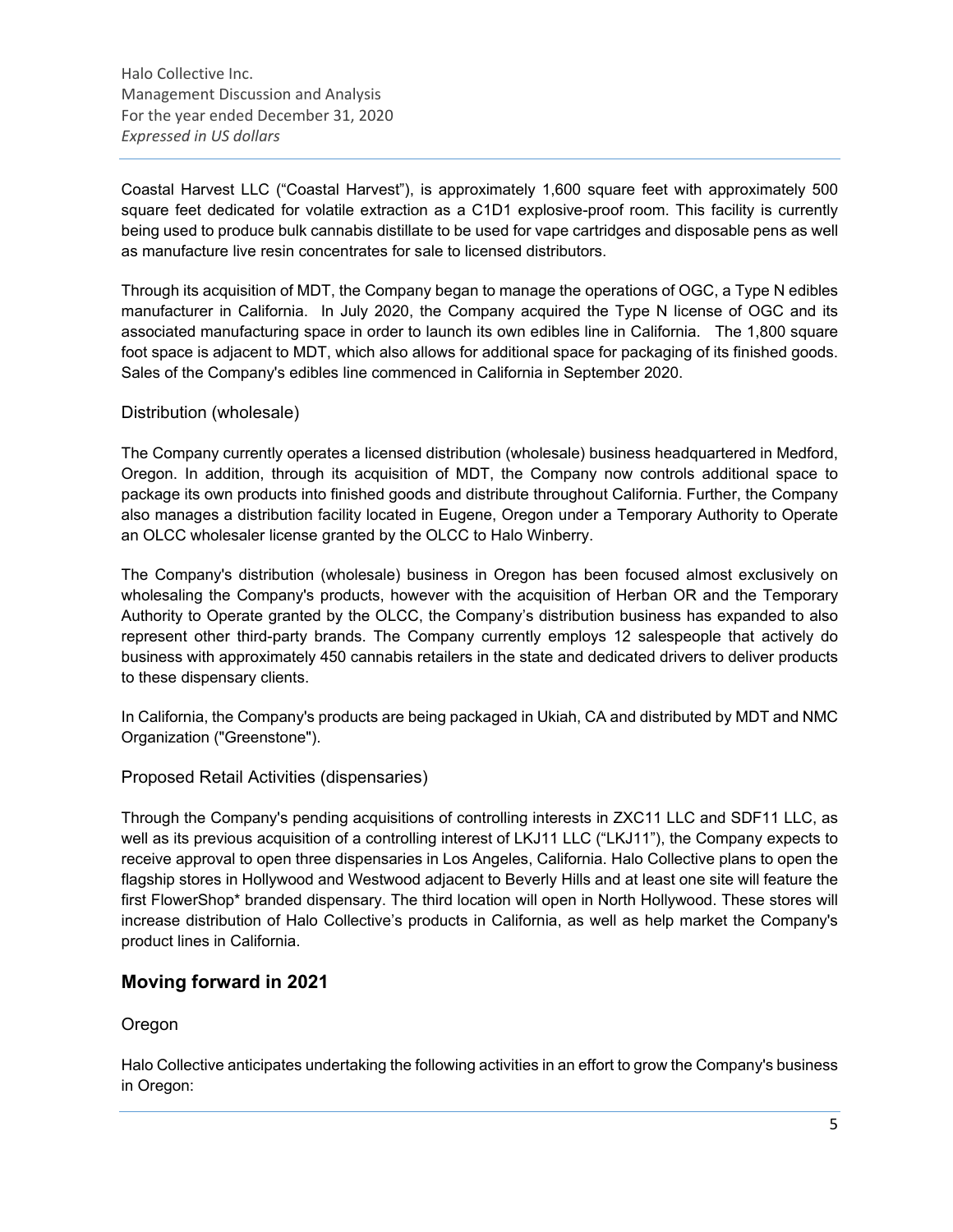- Bring production of certain SKUs in-house to lower the wholesale price and maintain profit margin;
- Launch new flavor SKUs of Winberry Farms distillate cartridges and infused pre-rolls;
- Launch Hush 5-piece vegan gummies as well as re-formulate and update current gummy offerings specifically the one piece gummy;
- Launch the Zkittlez pre-rolls and pre-packaged flower;
- Bring all distribution in house rather than using third-party distributors to increase efficiency in distribution and lower cost;
- Increase purchasing of third-party flower to increase availability and sales of flower products;
- Expand the offering of third-party brands to the Company's dispensary customer base; and
- Acquire indoor cultivation and more outdoor and greenhouse cultivation.

### **California**

Halo Collective anticipates undertaking the following activities in an effort to grow the Company's business in California:

- Complete move to full-service distribution partner, Greenstone, increasing immediate store sales;
- launch Hush Live resin into the California market;
- Launch FlowerShop Bouquet Packs and Bud Vase flower products;
- Re-launch Winberry Farms distillate vape products into the California market;
- Open three retail dispensaries in the City of Los Angeles; and
- Commence operations of Farm OpCo with at least one outdoor grow cycle of 40 acres in partnership with Green Matter.

### International

Halo Collective anticipates undertaking the following activities in an effort to grow the Company's business internationally:

 Finalize GACP certification at Bophelo, which includes security perimeter fencing and camera systems, completion of ablutions and a cafeteria, completion of post-harvest processing facilities, and the review, approval and implementation of 245 Standard Operating Procedures;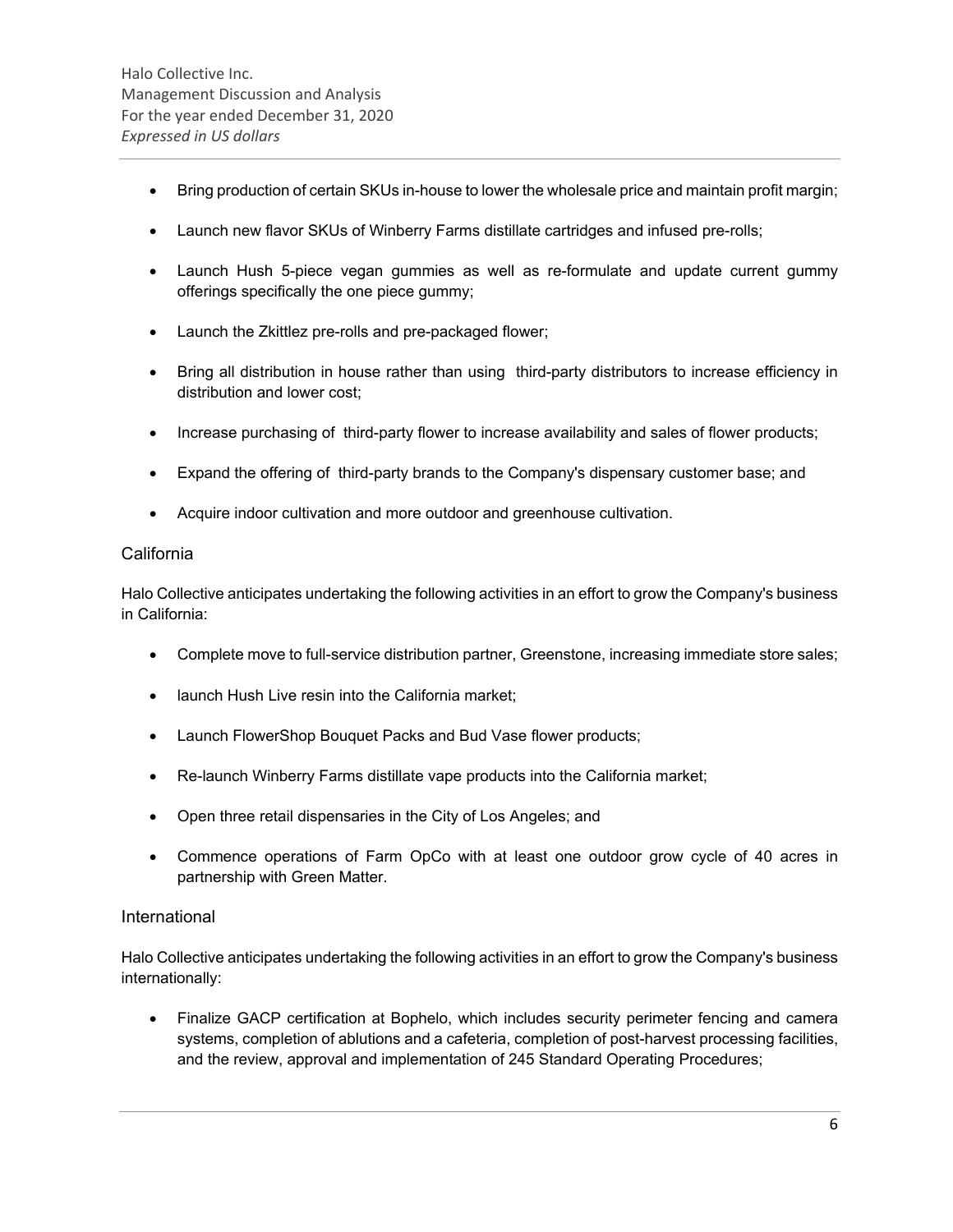- Site development and build-out of 40,000 square feet of Cravo Green Houses at Bophelo by the end of October and the build-out of an additional 60,000 square feet of Cravo Green Houses by the end of the year;
- The completion of a 360 square foot extraction facility at Bophelo to conduct training of local personnel in the handling of explosive gases (butane/propane) and handling of flammable liquids (alcohol);
- Developing and implementing a business plan to secure sales to patients at Canmart in the United Kingdom, while also starting the planning and build out of a 5,000 square foot eGMP facility at Canmart for processing of cannabis; and
- Close the acquisition of KushBar retail dispensaries in Alberta and sell Halo Collective products in Canada.

# **Overall performance**

The following table summarizes the Company's results of operations for the period indicated:

|                                                                        | For the 3 months ended: |                |    |                   |    |                   | For the year ended: |                   |  |
|------------------------------------------------------------------------|-------------------------|----------------|----|-------------------|----|-------------------|---------------------|-------------------|--|
|                                                                        | December 31, 2020       |                |    | December 31, 2019 |    | December 31, 2020 |                     | December 31, 2019 |  |
|                                                                        |                         |                |    |                   |    |                   |                     |                   |  |
| Revenue                                                                | \$                      | 5,119,611      | \$ | 2,727,416         | \$ | 21,641,452        | \$                  | 28,148,488        |  |
| Reported gross profit                                                  |                         | (1, 171, 940)  |    | (3,492,759)       |    | 4,268,208         |                     | 3,109,041         |  |
| Gross margin                                                           |                         | $-22.9%$       |    | $-128.1%$         |    | 19.7%             |                     | 11.0%             |  |
| Unrealized fair value (gain) loss on growth of biological assets       |                         | (306, 663)     |    | (1, 164, 115)     |    | 2,225,647         |                     | 737,971           |  |
| Realized fair value (gain) loss included in the cost of inventory sold |                         | (475, 940)     |    | (222, 663)        |    | (991, 248)        |                     | (515, 305)        |  |
| Impairments                                                            |                         | (925, 139)     |    |                   |    | (2, 161, 354)     |                     |                   |  |
| Gross profit excluding biological assets and impairments               |                         | 535,802        |    | (2, 105, 981)     |    | 5,195,163         |                     | 2,886,375         |  |
| Gross margin                                                           |                         | 10.5%          |    | $-77.2%$          |    | 24.0%             |                     | 10.3%             |  |
| Net loss                                                               |                         | (23, 138, 547) |    | (14, 633, 693)    |    | (41, 183, 772)    |                     | (27, 617, 135)    |  |
| Comprehensive loss                                                     |                         | (22, 255, 353) |    | (15, 135, 802)    |    | (40,069,869)      |                     | (28, 278, 678)    |  |
| Net loss per share (basic and diluted)                                 | \$                      | (0.02)         | \$ | (0.05)            | \$ | (0.07)            | \$                  | (0.14)            |  |

**Summary consolidated statement of income - expressed in US dollars**

- Revenues in the three months ended December 31, 2020 were \$5,119,611, an 87.7% increase compared to \$2,727,416 in the three months ended December 31, 2019. Total sales were 2,912,963 grams (three months ended December 31, 2019: 903,907 grams), a 222.3% increase. The average mix price was \$1.86 per gram (three months ended December 31, 2019: \$3.02 per gram), a 38.2% decline, explained by a higher proportion of lower priced sales of flower, trim and fresh frozen.
- Organic revenue growth was 34.7%, which was particularly strong considering the absence of revenues from Coastal Harvest for most of 2020. ANM Inc. ("ANM") in Oregon and MDT in California reported strong performances in the period under review. ANM reported revenues of \$4,126,701, a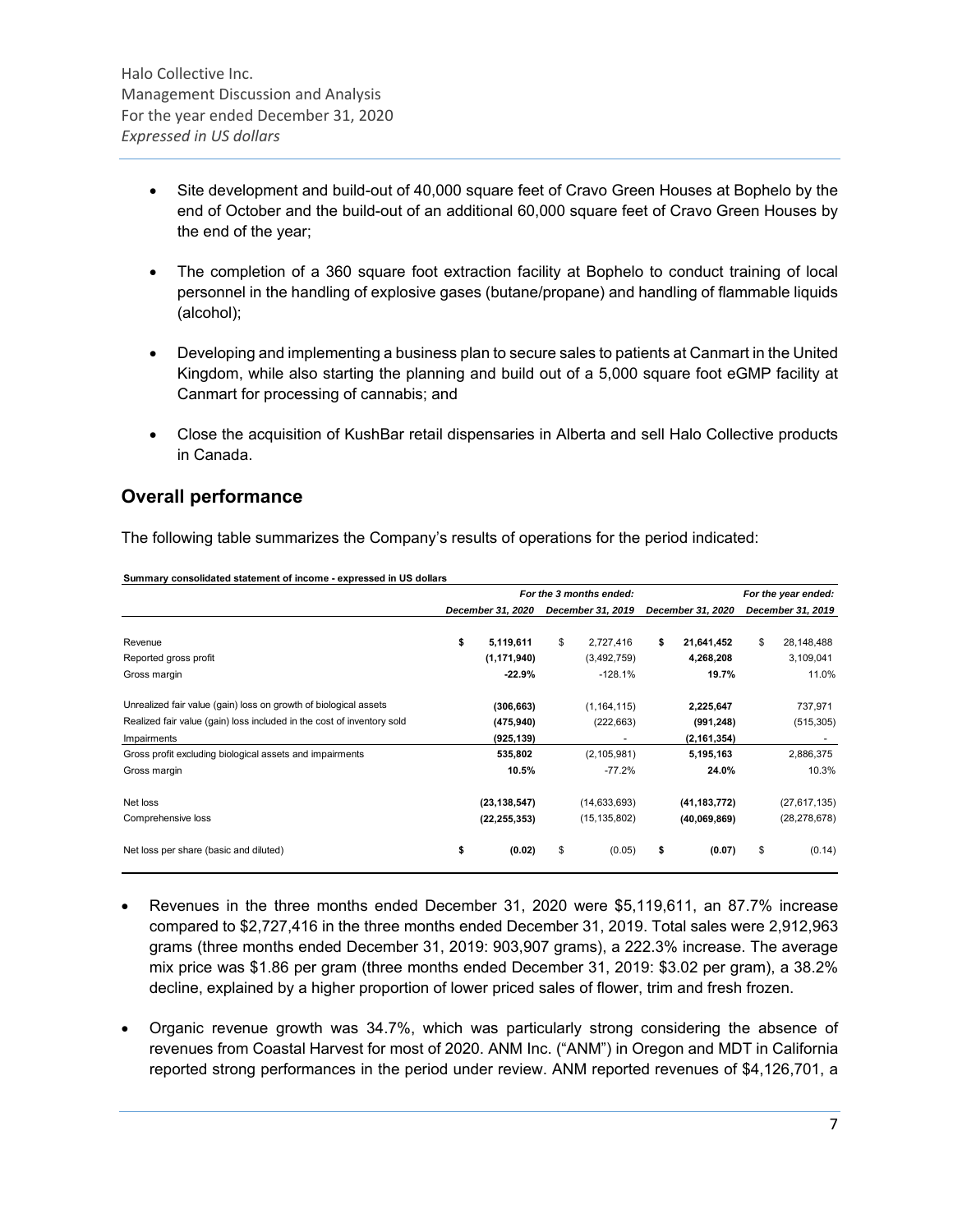116.7% increase. MDT reported revenues of \$1,472,268. MDT was not included in the three months ended December 31, 2019.

- The Company reported a gross loss of \$1,171,940 in the three months ended December 31, 2020 (three months ended December 31, 2019: gross loss \$3,492,759). Adjusted for impairments in the amount of \$925,139 and the loss on biological assets, gross profits were \$535,802 (three months ended December 31, 2019: loss \$2,105,981). The adjusted gross margin was 11.5% (three months ended December 31, 2019: -77.2%).
- The loss before interest, tax, depreciation & amortization ("EBITDA") was \$8,807,548 (three months ended December 31, 2019: loss \$13,778,569). Operating expenses decreased to \$7,635,608 (three months ended December 31, 2019: \$10,285,810). Adjusted for non-cash items in cost of goods sold and overheads, EBITDA was a loss of \$3,726,022 for the three months ended December 31, 2020.
- As at December 31, 2020, the Company had un-restricted cash available in the amount of \$2,758,119 and working capital in the amount of \$18,714,311. Cash used in operations in the three months ended December 31, 2020 was \$6,657,592, cash used for investing was \$2,456,175 and cash raised from finance activities was \$9,215,867. Total cash inflow was \$102,100 in the three months ended December 31, 2020.

# **Corporate highlights.**

On January 9, 2020, the Company closed its acquisition of MDT for consideration of 20,907,553 common shares in the capital of Halo Collective. Pursuant to the terms of the acquisition agreement, 8,446,985 common shares were issued to MDT Holdings, LLC, the previous sole member of MDT, upon closing, and 12,460,568 Common Shares were deposited into escrow.

On January 15, 2020, the Company completed the exercise of MDT's option to purchase OGC, holder of a Type N manufacturing license.

On March 10, 2020, the Company completed the acquisition of Cannalift Delivery Inc. ("Cannalift") through its wholly-owned subsidiary, 1242899 B.C. Ltd., for 31,000,000 common shares of Halo Collective. Cannalift is a software company that is developing an application to introduce a new and convenient method for obtaining cannabis products. Once functional, the application will deliver products from local dispensaries to consumers through an intuitive application and website, subject to regulatory approvals. Concurrent to the closing of this transaction, Halo Collective closed a non-brokered private placement of Halo Collective common shares for aggregate gross proceeds of approximately CAD \$700,000. The Halo Collective common shares issued in connection with this concurrent financing are subject to a four month and one day statutory hold period pursuant to applicable securities laws. Proceeds from the concurrent financing will be used for general working capital. In connection with the acquisition, Halo Collective also issued an aggregate of 2,480,000 common shares of the Company as a finder's fee to an arm's-length consultant.

On April 17, 2020, the Company completed the acquisition of all the common shares of Nasalbinoid Natural Devices Corp ("Nasalbinoid"). The Company, through its wholly-owned subsidiary, 1245316 B.C.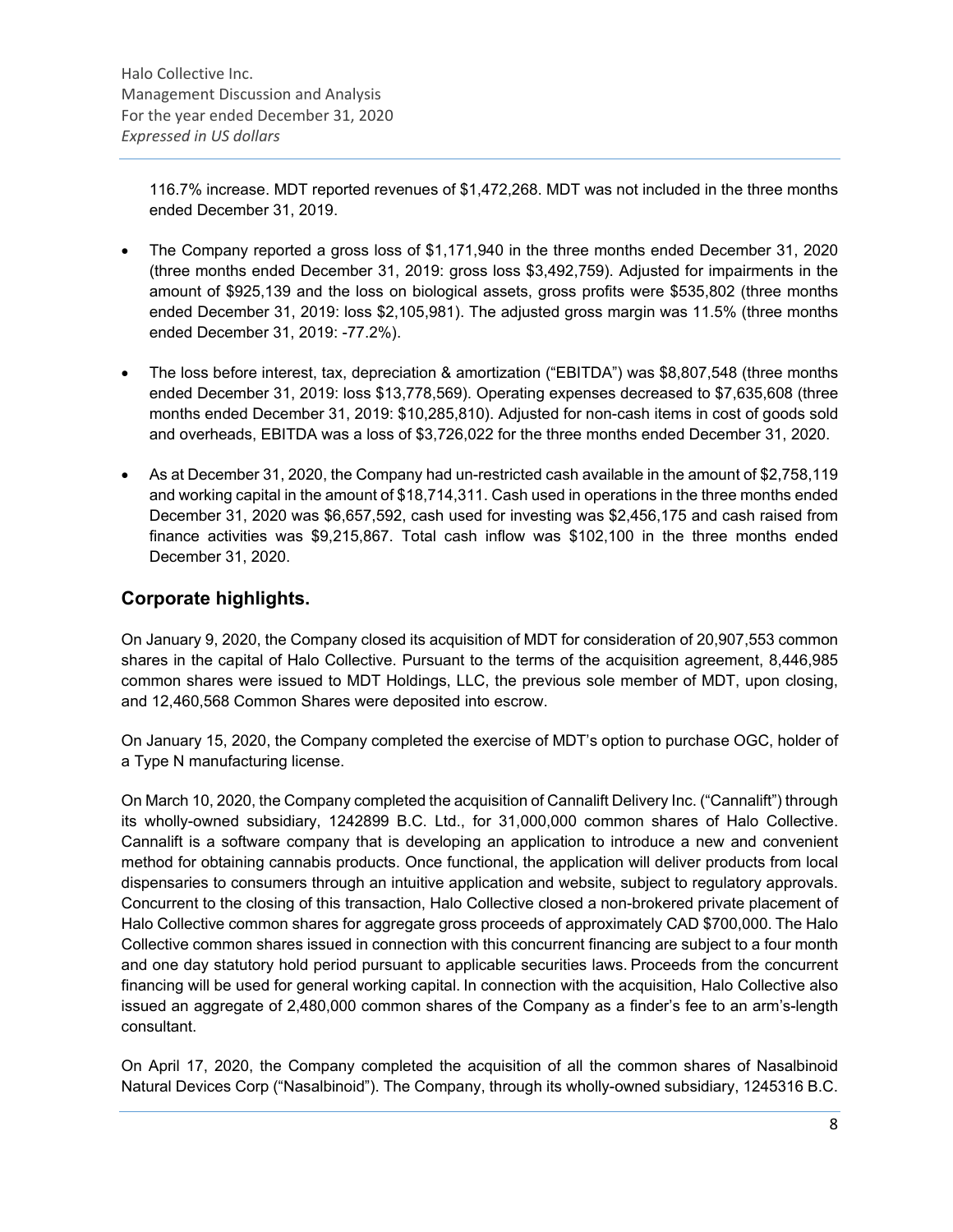Ltd., acquired all the issued and outstanding shares in the capital of Nasalbinoid in exchange for 34,000,000 common shares of the Company. As a condition to closing, Halo Collective closed the concurrent non-brokered private placement of common shares of Halo Collective at a price of CAD \$0.11 per share for aggregate gross proceeds of approximately CAD \$425,000. Proceeds of the concurrent financing will be used for general working capital. Furthermore, in connection with the acquisition, Halo Collective has issued an aggregate of 3,400,000 common shares of the Company as a finder's fee to an arm's-length finder.

On July 6, 2020, the Company closed the following acquisitions:

- 66 2/3% controlling membership interest in LKJ11 a winning Los Angeles dispensary applicant; and
- 100% of the outstanding membership interest in LKJ11's retail management company Crimson & Black LLC ("C&B").

On July 6, 2020, Halo Collective acquired a company holding a 66 2/3% interest in LKJ11 in exchange for 42,881,646 Halo Collective common shares. To effectuate the LKJ11 transaction, the majority member of LKJ11 merged with Halo Collective's MFT11 Merger Sub, Inc. with the majority member, MFT11 LLC remaining as the surviving entity whollyowned by PSG. Upon closing, Halo Collective issued 8,576,329 common shares to the vendors. A further 34,305,317 Halo Collective common shares are still to be issued as follows:

- 17,152,659 Halo Collective common shares to be issued when LKJ11 is licensed by all applicable state and local regulatory agencies and the first legal sale of cannabis is made; and
- 17,152,658 Halo Collective common shares to be issued when LKJ11 is granted a lease extension for an aggregate of five years or a new location lease for a term of 5 years from the closing date.

### *Crimson & Black LLC ("C&B") acquisition*

On July 6, 2020, Halo Collective acquired 100% of the outstanding membership interest in Crimson & Black LLC ("C&B"), the management company of LKJ11, in exchange for 6,432,247 Halo Collective common shares. To effectuate the C&B transaction, C&B merged with and into Halo Collective's C&B Merger Sub, Inc. and C&B remains the surviving entity and is wholly-owned by PSG.

The Halo Collective common shares will be issued as follows:

- 3,216,124 Halo Collective common shares when LKJ11 is licensed by all applicable state and local regulatory agencies and the first legal sale of cannabis is made; and
- 3,216,123 Halo Collective common shares when LKJ11 is granted a lease extension for an aggregate of 5 years or a new location lease for a term of at least 5 years from the closing date.

On July 16, 2020, the Company completed the acquisition of Bophelo and issued an aggregate of 43,712,667 Halo Collective common shares. Halo also issued 2,039,334 Halo Collective common shares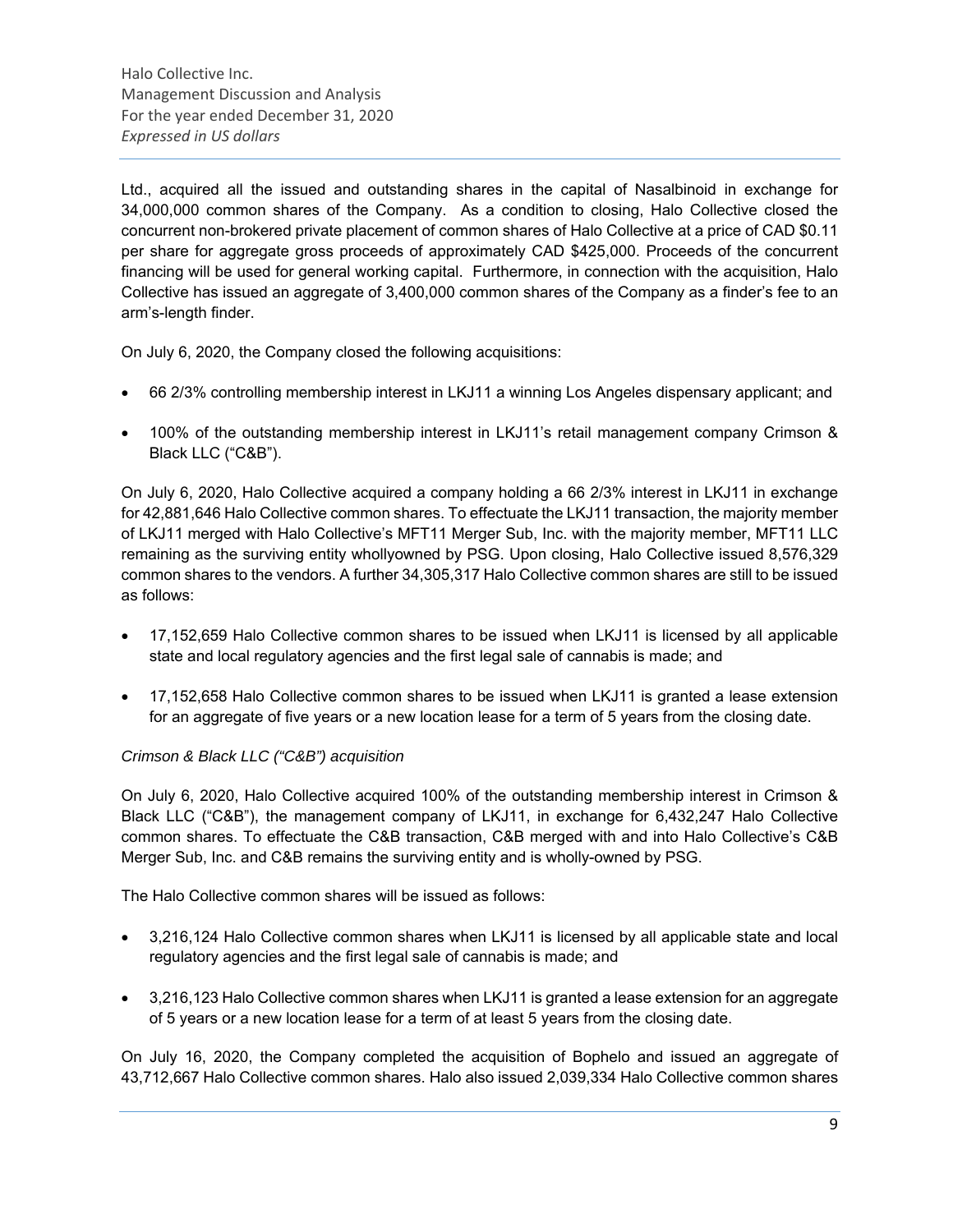to GMG Financial Services Ltd. ("GMG") as an arrangement fee. Following closing of the acquisition, Halo Collective acquired certain debt obligations of Middleton Gardens Ltd. ("Middleton") for an aggregate of 28,586,807 Halo Collective common shares.

On July 31, 2020, Halo Collective closed its acquisition of OGC, holder of a Type N manufacturing license in Mendocino County in exchange for 1,981,825 Halo Collective common shares. The acquisition gives Halo Collective a license to produce infused and edible cannabis products adjacent to the MDT facility in Ukiah, California. To effectuate the acquisition, OGC Merger Sub, Inc., an indirect wholly-owned subsidiary of Halo Collective, merged with and into OGC. OGC remains the surviving entity and is whollyowned by PSG. Upon closing, Halo issued 495,457 Halo Collective common shares (25% of the total consideration) to OGC's owner. The remainder of the Halo Collective common shares are paid in twelve equal installments of 123,864 Halo Collective common shares, deliverable on the first day of each of the twelve months immediately following the closing.

On August 3, 2020, the Company entered into a letter of intent to establish a joint venture and strategic alliance with Terphogz, LLC, doing business as Zkittlez. The joint venture will establish and operate a state- and locally licensed commercial cannabis cultivation facility at Ukiah Ventures Inc.

On August 9, 2020, the Company closed the acquisition of all the issued and outstanding shares of Ukiah in exchange for securities of the Company. Prior to the transaction, the Company held a 17.5% equity stake in Ukiah because of the Company's initial investment in Ukiah in December 2019. The Company acquired the remaining issued and outstanding 7,725,007 Ukiah Shares, and will therefore own 100% of the total outstanding 9,058,340 Ukiah Shares. The purchase price was satisfied by issuing 71,881,607 common shares of Halo Collective.

On August 7, 2020, Bophelo entered into a C\$30,000,000 offtake agreement with Medcan Ltd. for the sale of bulk cannabis biomass, primarily into the European market. The contract specifies initial deliveries of up to 10,000 kilograms. The term of the agreement is for a period commencing on August 3, 2020, and ended on the earlier of: (i) the date on which Medcan has purchased the full specified volume biomass from Bophelo; or (ii) the seventh anniversary of the effective date.

On August 26, 2020, the Company entered into a second amended and restated promissory note for a principal amount of up to C\$15,000,000. The second A&R promissory note increases the committed funds available to the company from C\$10 million to C\$15 million. To date, the Company has drawn down an aggregate of C\$1 million of this committed amount. The second A&R promissory note also contains an additional commitment fee of C\$35,000, to be satisfied through the issuance of 291,666 common shares in the capital of the Company. All the other terms and conditions contained in the original A&R promissory note remain unchanged.

On September 1, 2020, the Company entered into an amended and restated asset purchase agreement with High Tide, to amend the terms of the previously announced asset purchase agreement dated February 14, 2020. Under the amended agreement, High Tide will sell its three operating KushBar retail cannabis stores to Halo Collective, payable in the form of: (a) a deposit of C\$3,500,000, which has already been paid to High Tide by way of the issuance of 13,461,538 Halo Collective common shares to High Tide; (b) a convertible promissory note to be issued by Halo Collective on closing in the principal amount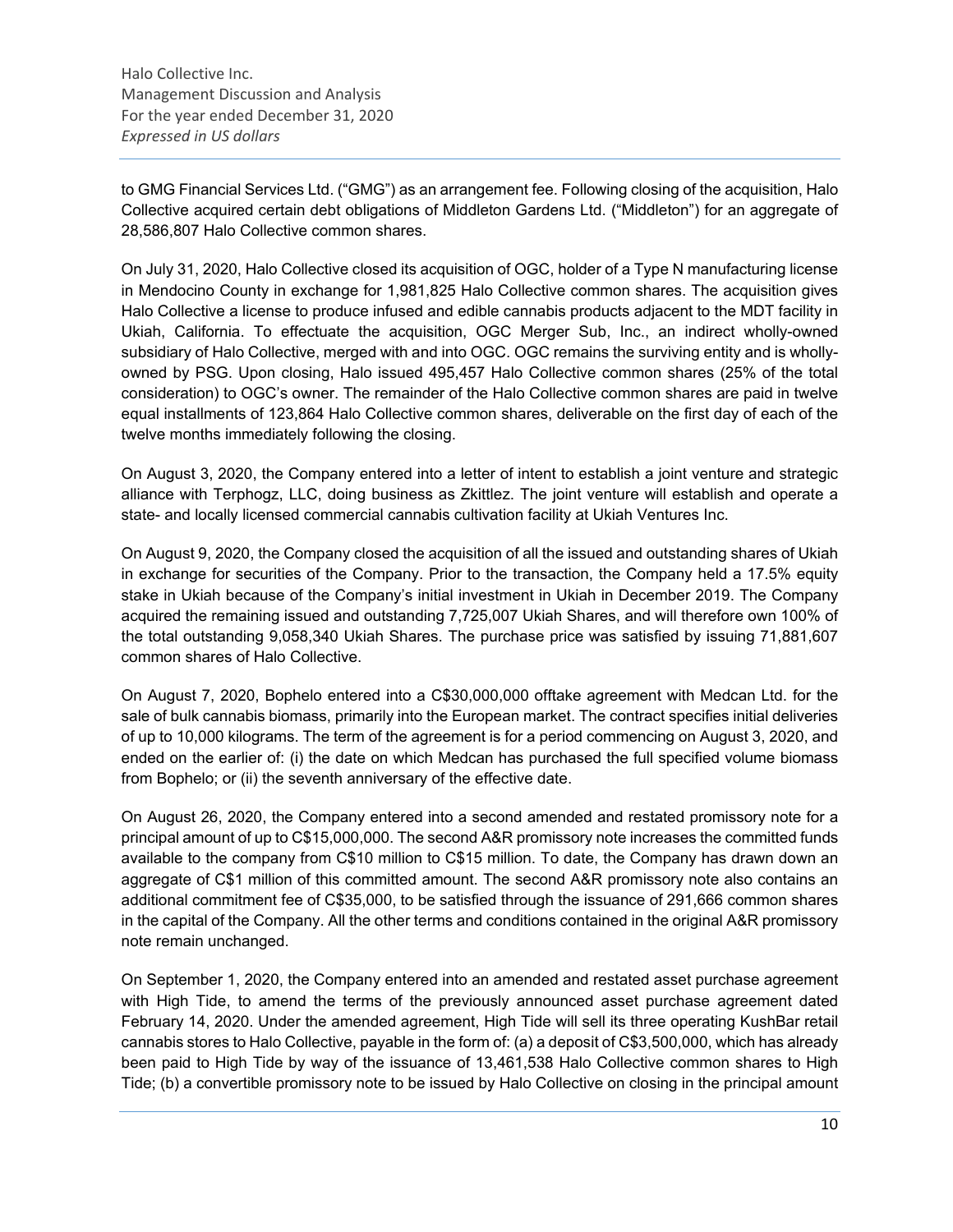of C\$1,800,000 with a conversion rate of C\$0.16 per Halo Collective common share; and (c) a convertible promissory note to be issued by Halo Collective on the 12-month anniversary of closing in the principal amount of C\$400,000 with a conversion rate of C\$0.16 per Halo Collective common share, provided that certain revenue thresholds are met. If the portfolio has produced aggregate revenue of less than the set threshold during the prior 12 months, then the principal amount of the earnout note will be reduced dollar for dollar.

On September 7, 2020, the Company entered into a membership interest purchase agreement to acquire a 25% membership interest in Feel Better, LLC, doing business as FlowerShop\* in exchange for 15,447,992 Halo Collective common shares. The acquisition closed on September 9, 2020. The Company and FlowerShop\* have executed a licensing, manufacturing, and distribution agreement for FlowerShop\* branded products. In connection with the License Agreement, the Company also issued 1,500,000 common share purchase warrants exercisable at a price of C\$0.135. The warrants will vest quarterly over twelve months and expires on September 8, 2022.

On September 16, 2020, the Company entered into an equity distribution agreement with PI Financial Corp. pursuant to which the Company established an "at-the-market" equity program ("ATM") that allows the Company to issue and sell up to C\$7,000,000 of common shares in the capital of the Company from treasury to the public, from time to time, at the Company's discretion. All common shares sold under the ATM program will be sold through the Neo Exchange Inc. or another marketplace (as defined in National Instrument 21-101 -- Marketplace Operation) upon which the common shares are listed, quoted, or otherwise traded, at the prevailing market price at the time of sale. Between September 17, 2020 and December 17, 2020, the Company issued 134,452,638 shares for gross proceeds of C\$7,000,000 and net proceeds were C\$6,859,453. Commissions paid were C\$140,000.

On September 18, 2020, the Company issued 15,566,078 common shares of the Company to certain independent consultants, director, employees, and suppliers of the Company, in lieu of cash consideration, at a price of C\$0.10 per compensation share, being the closing price of the common shares of the Company on September 18, 2020. The Company has also issued 2,000,000 warrants to an independent consultant. The compensation warrants have an exercise price of C\$0.10 and have an expiry date of one year from the date of issuance.

On September 30, 2020, the Company entered into a definitive share exchange agreement with 1265292 B.C. Ltd., doing business as Cannafeels and the shareholders of Cannafeels, pursuant to which the Company acquired all the issued and outstanding shares of Cannafeels in exchange for common shares of Halo Collective. Pursuant to the terms of the share exchange agreement, Halo Collective acquired 100% of Cannafeels' outstanding common shares from the shareholders by the issuance of 93,000,000 Halo Collective common shares. In connection with the acquisition, Halo Collective also issued an aggregate of 6,975,000 common shares as a transaction fee to an arm's length consultant of the Company.

On September 26, 2020, the Company announced that its wholly owned-subsidiary, PSG, together with Green Matter , founded a real estate holding company on August 18, 2020 each with 50% ownership. Under IFRS 11, LCNH qualifies as a joint arrangement and is partially consolidated. The purchase price of \$6,000,000 and closing costs of \$79,845 were financed and recognized by the Company at 50%. The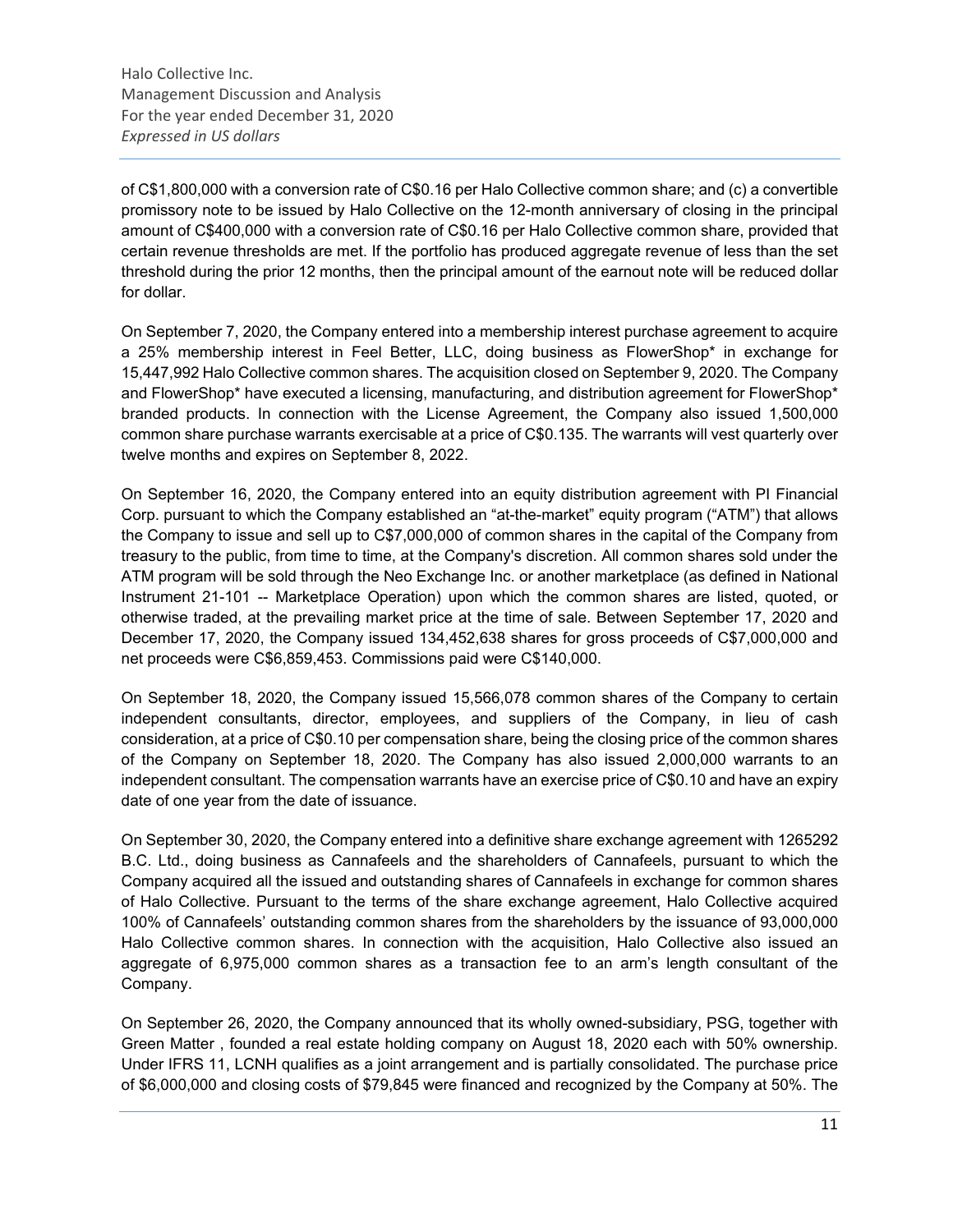details of the loans are as follows for the Company's proportion:

- A down payment made by LCNH of \$500,000, which was contributed evenly between the Company and GMH as 50/50 partners;
- A mortgage of \$1,050,000 from a real estate fund. The general terms of this loan include interest only at an annual rate of 8.75%, a 36-month term, and a first deed of trust as collateral; and,
- A second mortgage of up to \$2,275,000 from a syndication of lenders. The general terms of this second mortgage include interest only at an annual rate of 15% (half paid current monthly and half paid at maturity), a twenty-four-month term with two six months extensions, and a second deed of trust as collateral. Additionally, the lending syndicate shall be due, at maturity of the second mortgage, a success fee equivalent to the amount borrowed under the second mortgage, subject to the successful approval and receipt by LCNH of a minimum of 100 licenses issued by the Bureau of Cannabis Control.

On September 28, 2020, LCNH completed the purchase of the Bar X Ranch in Lake County, California from an unrelated party.

On November 10, 2020, the Company closed the acquisition of Canmart Ltd. The Company issued an aggregate of 135,416,666 Halo Collective common shares to the holders of all the issued and outstanding common shares in the capital of Canmart. Of the total number of shares issued, 83,333,332 shares were escrowed and will be released upon achieving certain milestones within two years from the closing of the acquisition. In connection with the closing of the acquisition, Halo Collective also issued an aggregate of 10,156,250 common shares as a transaction fee to Anmoho LLC an arm's length consultant of the Company. The consulting services Anmoho LLC provided include general and advisory review, due diligence, the preparation of a valuation and supporting the Company in negotiations with the vendor.

On November 18, 2020, the Company, through Halo Winberry, entered into a definitive debt purchase agreement with Evolution Trustees Limited, sole trustee of SP1 Credit Fund, Herban OR, and Herban Industries, Inc., to purchase certain secured debt of Herban OR owed to Evolution Trustees Limited, totaling approximately \$18,440,000 of principal and accrued interest, which is in default. Upon completion of the acquisition of the purchased debt, Halo Winberry became the senior secured creditor of Herban OR. Pursuant to the debt purchase agreement, Halo Collective issued 169,916,339 common shares of the Company to Evolution Trustees Limited for a total consideration of \$8,373,047, including closing costs of \$405,978, in exchange for the purchased debt. Immediately following closing of the debt purchase agreement, Halo Winberry entered into an asset purchase agreement pursuant to which it will acquire certain assets of Herban OR in exchange for the cancellation of a portion of the purchased debt.

On December 30, 2020, the Company closed the acquisition of 1275111 B.C. Ltd. pursuant to the terms of a share exchange agreement to which the Company acquired all the issued and outstanding shares of 1275111 B.C. Ltd. in exchange for an aggregate of 147,475,343 common shares of the Company. 1275111 B.C. Ltd. has developed certain patent pending intellectual property relating to cannabinoid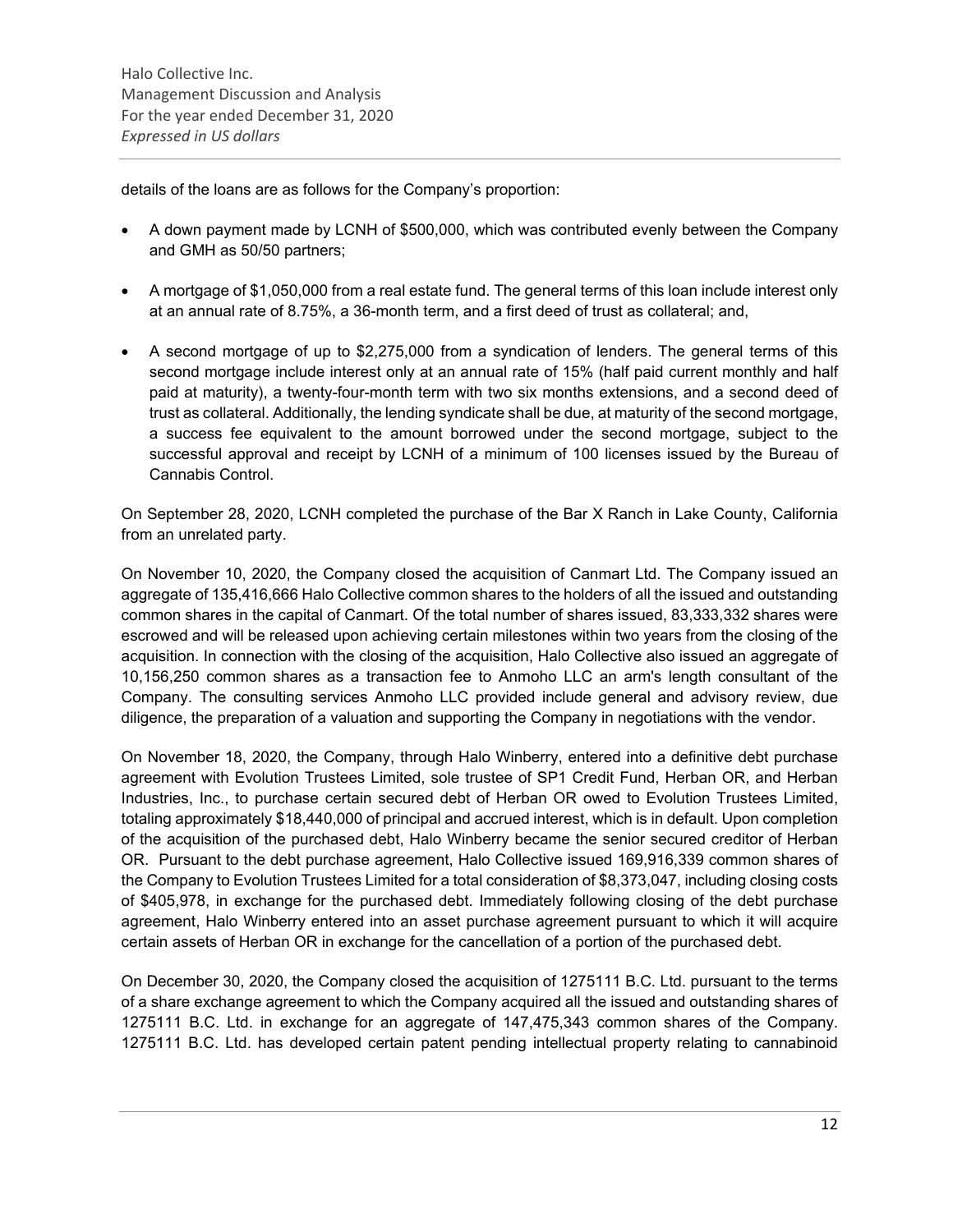filtration and purification. The consideration for the acquisiti was \$5,762,376, and closing costs of \$10,246.

# **Results of operations for the three months ended December 31, 2020**

#### **Selected financial information - expressed in US dollars**

|                                                                            | For the 3 months ended: |                |    |                   |  |
|----------------------------------------------------------------------------|-------------------------|----------------|----|-------------------|--|
|                                                                            | December 31, 2020       |                |    | December 31, 2019 |  |
| Revenue                                                                    | \$                      | 5,119,611      | \$ | 2,727,416         |  |
| Cost of finished cannabis inventory sold                                   |                         | 5,508,948      |    | 4,833,397         |  |
| Gross profit ex change in FV biological assets                             |                         | (389, 337)     |    | (2, 105, 981)     |  |
| Unrealized fair value (gain) loss on growth of biological assets           |                         | (306, 663)     |    | (1, 164, 115)     |  |
| Realized fair value (gain) loss included in the cost of inventory sold     |                         | (475, 940)     |    | (222, 663)        |  |
| Gross profit                                                               |                         | (1, 171, 940)  |    | (3,492,759)       |  |
| Net loss                                                                   |                         | (23, 138, 547) |    | (14, 633, 693)    |  |
| Net comprehensive loss                                                     |                         | (22, 255, 353) |    | (15, 135, 802)    |  |
| Net loss per share, basic & diluted:                                       | \$                      | (0.02)         | \$ | (0.05)            |  |
| Weighted average number of outstanding common shares, basic and<br>diluted |                         | 945,370,158    |    | 277,522,815       |  |
| <b>Total assets</b>                                                        |                         | 87,754,245     |    | 41,988,522        |  |
| Long-term financial liabilities                                            |                         | 18,154,708     |    | 8,845,633         |  |

The following section provides details of the Company's financial performance for the three months ended December 31, 2020 compared to the three months ended December 31, 2019. The Company's consolidated financial statements have been prepared in accordance with International Financial Reporting Standards ("IFRS") as are issued by the International Accounting Standards Board (IASB). The information is presented on the same basis as the Consolidated Financial Statements and should be read in conjunction with the Consolidated Financial Statements and the accompanying notes. Operating income or loss in the selected financial information is the same as income or loss before undernoted items in the Consolidated Financial Statements.

# Revenue

Revenues in the three months ended December 31, of 2020 were \$5,119,611 compared to \$2,727,416 in the three months ended December 31, of 2019, an 87.7% increase. Total sales were 2,912,963 grams (three months ended December 31, 2019: 903,907 grams), a 222.3% increase. The average mix price was \$1.86 (three months ended December 31, 2019: \$3.02 per gram), a 38.2% decline, explained by sales of lower priced flower (\$1.35 per gram), pre-rolls (\$1.78 per gram), trim (\$0,15 per gram) and fresh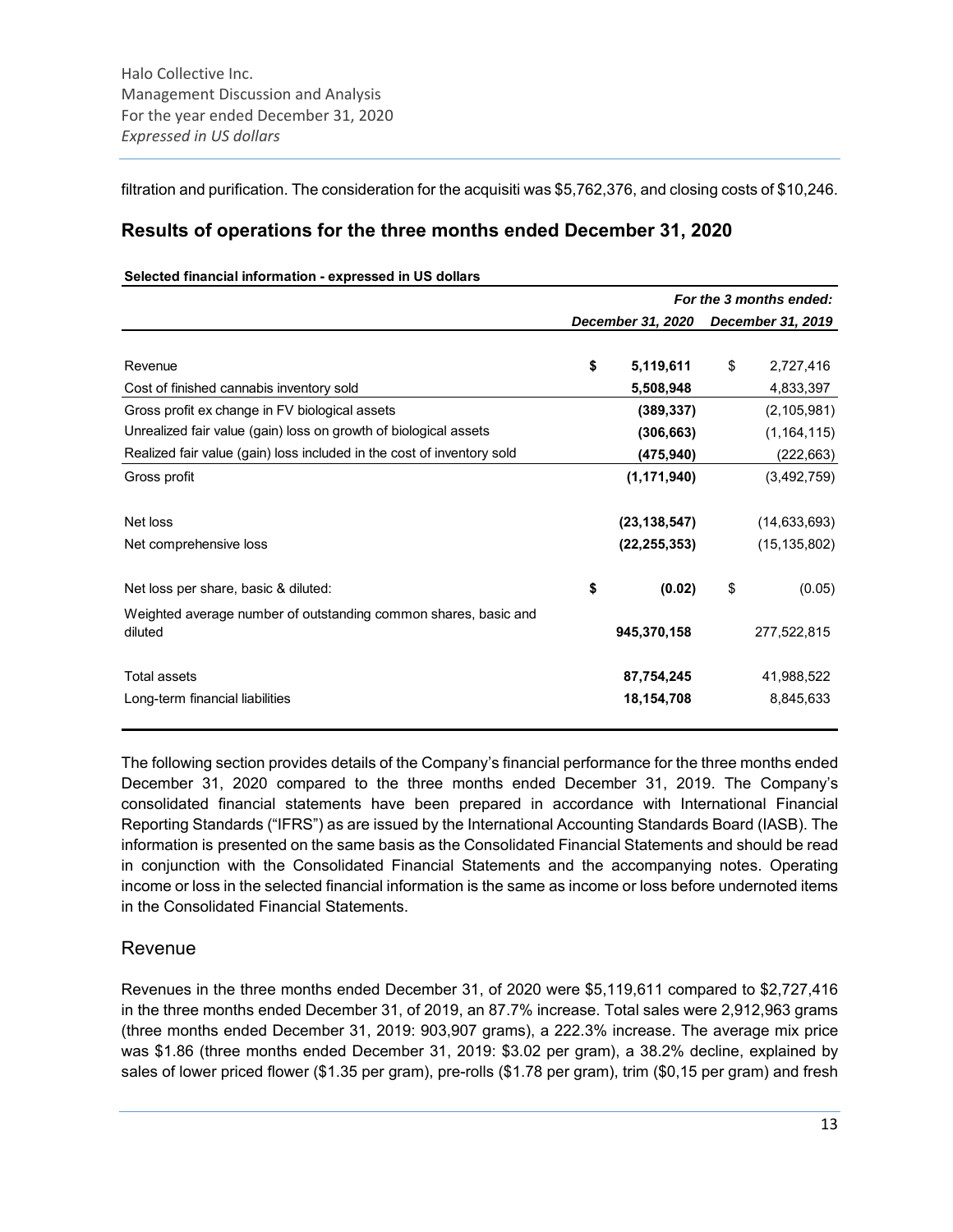frozen (\$0.09 per gram) which were 76% of total sales.

Organic revenue growth was 34.7%, which was particularly strong considering the absence of revenues from Coastal Harvest for most of 2020. ANM in Oregon and MDT in California reported strong performances in the period under review. ANM reported revenues of \$4,126,701, a 116.7% increase. MDT reported revenues of \$1,445,301. MDT was not included in the three months ended December 31, 2019.

In the three months ended December 31, 2020, ANM, the facility in Oregon, sold 1,438,342 grams of shatter, cartridge oil, live resin, tinctures and gummies, flower, and pre-rolls (three months ended December 31, 2019: 752,377 grams), a 91.1% increase. Flower sales in the three months ended December 31, 2020 were 831,986 grams (three months ended December 31, 2019: 394,299), a 111% increase. The average achieved mix-price across all products was \$2.87 per gram equivalent (three months ended December 31, 2019: \$2.53 per gram), a 13.4% increase. Flower sales were 57.8% of total sales at ANM and sold at \$1.35 per gram. This had an impact on the achieved mix-price.

In the three months ended December 31, 2020, MDT, the facility in Ukiah, sold 1,474,621 grams of distillate, gummies, trim, and pre-rolls (three months ended December 31, 2019: Nil) at an average price of \$1.39 (three months ended December 31, 2019: NA). Trim sales represented 31% of total sales and sod at \$0.15 per gram. Fresh frozen represented 51% of sales and sold at \$0.09 per gram. This had an impact on the achieved mix-price.

# Gross profit and cost of goods sold

The cost of finished cannabis inventory sold was \$5,508,948 in the three months ended December 31, 2020 (three months ended December 31, 2019: \$4,833,397). The loss in the value of biological assets was \$925,139 in the three months ended December 31, 2020 (three months ended December 31, 2019: loss of \$1,386,778). In the three months ended December 31, 2020, impairments included in cost of goods sold were \$925,139. Inventory was impaired in the amount of \$434,278 at ANM, \$220,136 at HLO Ventures (NV), LLC ("HLO Ventures"), \$26,963 at Coastal Harvest and \$248,642 at MDT.

The Company reported a gross loss of \$1,171,940 (three months ended December 31, 2019: gross loss \$3,492,759). Adjusted for impairments in the amount of \$925,139 and the loss on biological assets, gross profits were \$535,802 (three months ended December 31, 2019: loss of \$2,105,981). The adjusted gross margin was 10.5% (three months ended December 31, 2019: -77.2%).

At ANM, \$411,476 of charges were booked in December, which should have been charged to August and September of 2020. Halo Collective's gross margin was 18.5% when adjusting for these charges.

The trim run was 12,837 pounds at a yield of 9.1%. Trim, raw material input for extracts and oils, sold at \$73 per pound in comparison with \$54 per pound in the three months ended September 30, 2020 and \$42 per pound in the three months ended December 31, 2019. The price increase reflects the higher quality of trim. The conversion yields were 7.8% in the three months ended September 30, 2020 and 6.5% in the three months ended December 31, 2019.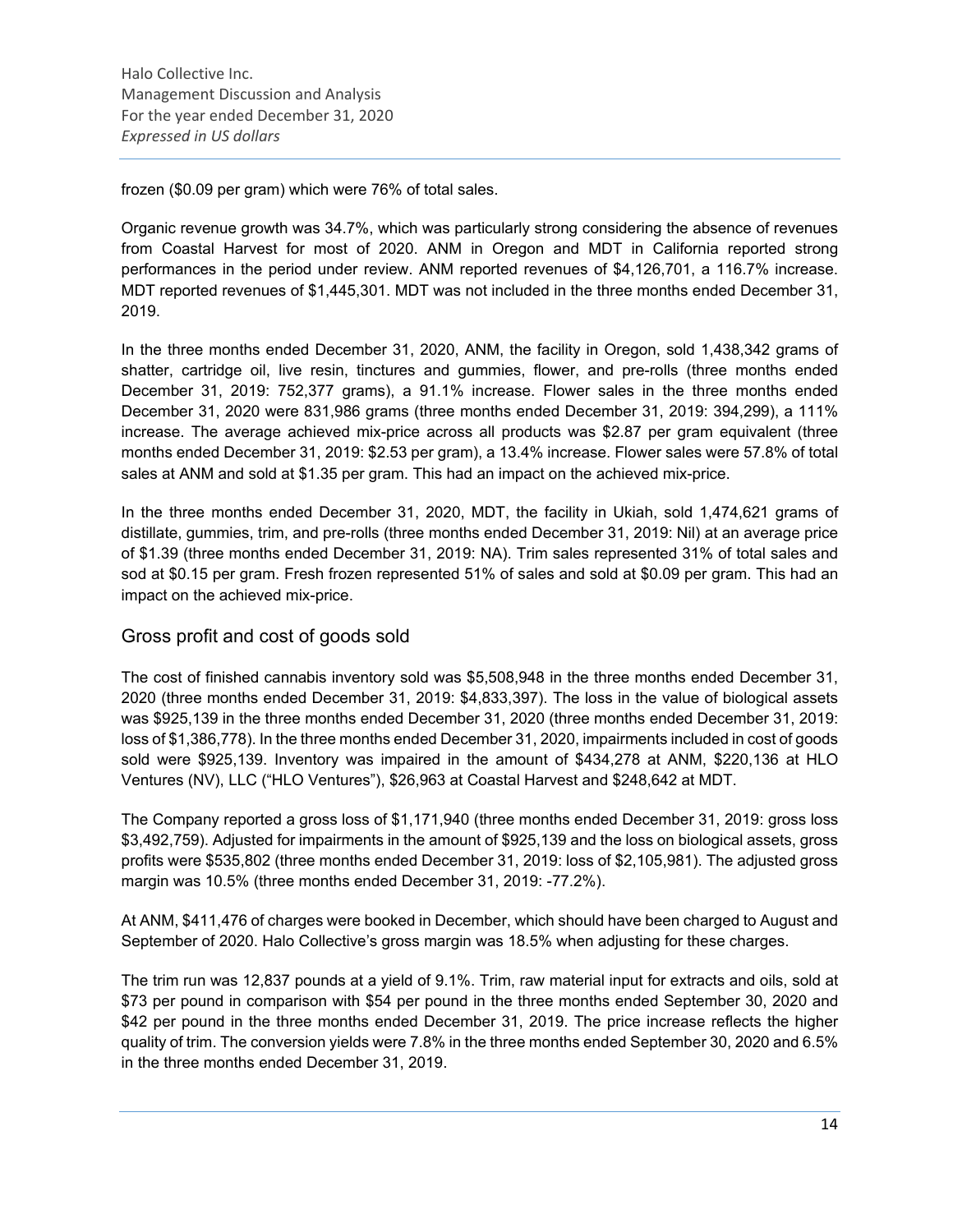# Operating expenses

#### **Operating expenses - expressed in US dollars**

|                                      | For the 3 months ended: |    |                   |  |  |  |  |  |
|--------------------------------------|-------------------------|----|-------------------|--|--|--|--|--|
|                                      | December 31, 2020       |    | December 31, 2019 |  |  |  |  |  |
| General and administration           | \$<br>1,962,513         | \$ | 1,647,667         |  |  |  |  |  |
| <b>Salaries</b>                      | 1,516,941               |    | 1,246,141         |  |  |  |  |  |
| Professional fees                    | 1,709,912               |    | 5,990,535         |  |  |  |  |  |
| Sales and marketing                  | 931,735                 |    | 820,578           |  |  |  |  |  |
| Investor relations                   | 92,258                  |    | 535,187           |  |  |  |  |  |
| Loss on settlements and contigencies | 109,459                 |    | 57,171            |  |  |  |  |  |
| Share-based compensation             | 1,312,790               |    | (11, 469)         |  |  |  |  |  |
| Total operating expenses             | 7,635,608               | \$ | 10,285,810        |  |  |  |  |  |

The table sets forth operating expenses for the three months ended December 31, 2020 and 2019. Operating expenses decreased to \$7,635,608 in the three months ended December 31, 2020, compared with \$10,285,810 in the three months ended December 31, 2019.

G&A expenses increased with 19.1% to \$1,962,513 (three months ended December 31, 2019: \$1,647,667). G&A expenses include first time contributions from Ukiah Ventures Inc. ("UVI"), MDT and Bophelo. On a like for like basis, G&A expenses decreased with 13.8%. G&A expenses decreased at the corporate center, Coastal Harvest and HLO Ventures. Expenses increased at ANM. In addition to first time contributions from UVI, MDT and Bophelo, there was a first-time contribution from LCNH, the real estate company in which Halo Collective is a 50% partner.

Salaries increased with 21.7% to \$1,516,941 (three months ended December 31, 2019: \$1,246,141). On a like for like basis, salaries increased with 3.6%. Of total salaries, 21.5% is non-cash as they are paid in Halo Collective common shares. Salaries at ANM, HLO Ventures, and the corporate center decreased. Salaries at Coastal Harvest increased.

Professional expenses decreased with 71.5% to \$1,709,912 (three months ended December 31, 2019: \$5,990,535). On a like for like basis professional fees decreased with 78.0%. The significant decrease in professional fees is primarily explained by sharply lower professional expenses at the corporate center.

Sales and marketing expenses increased with 13.5% to \$931,735 (three months ended December 31, 2019: \$820,578). Like for like sales and marketing expenses decreased with 55.4%. Sales and marketing expenses increased 57.9% to \$628,035 in Oregon, explained by commissions paid on the 116.7% increase in revenues in Oregon. The remainder of sales and marketing expenses is pre-dominantly explained by commissions paid at MDT. MDT was not included in the three months ended December 31, 2019.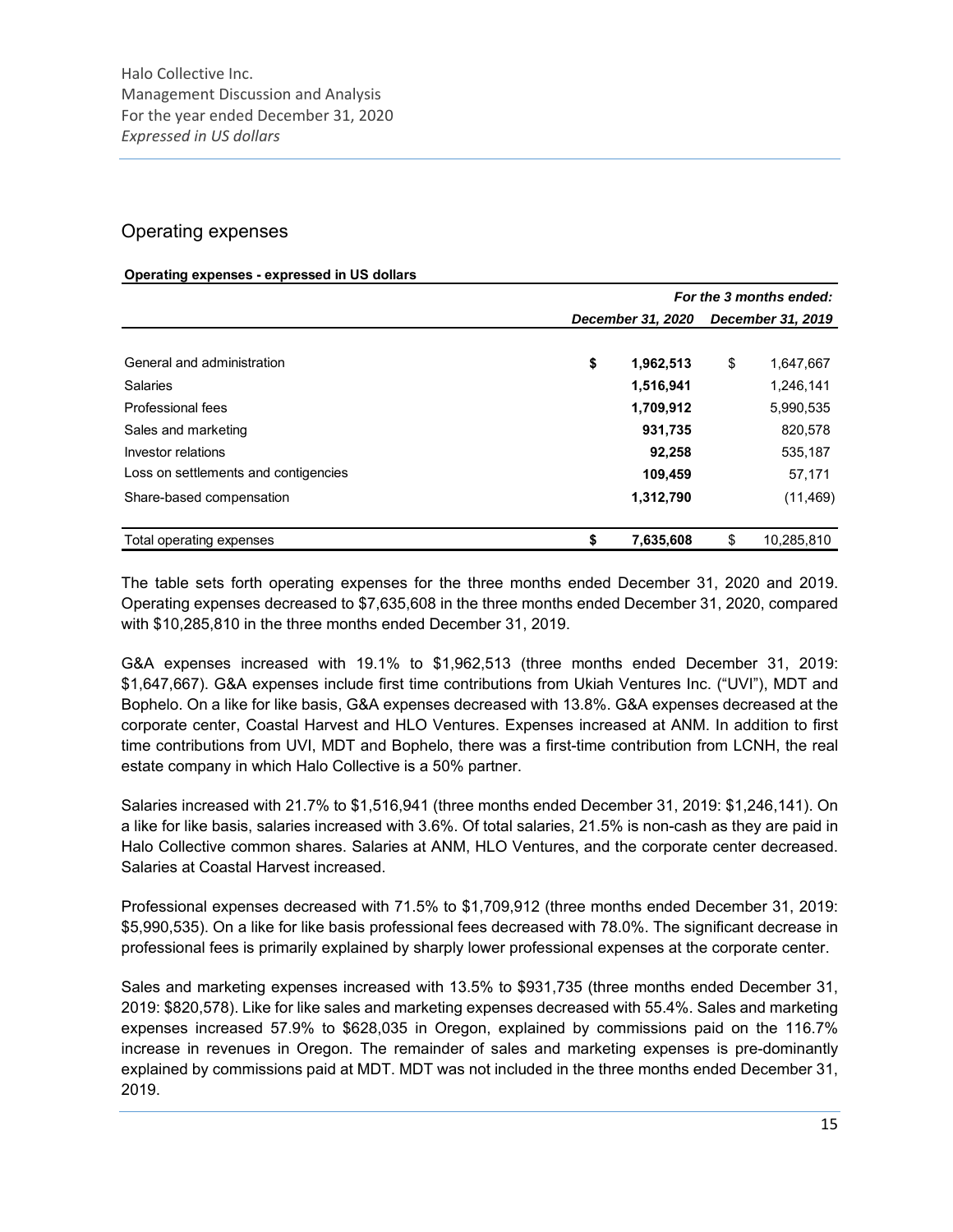Investor relations activity was significantly less in the three months ended December 31, 2020 compared with the three months ended December 31, 2019.

The loss on settlements and contingencies constitutes the difference between fair market value and deemed value on share-based payments to staff, executives, directors, and consultants. Although it increased, it is a non-cash item.

Share-based compensation constitutes the share-based compensation to staff, executives, and directors. Although it increased, it is a non-cash item.

# **Biological assets**

#### **Biological assets East Evans Creek**

| Balance at December 31, 2018                       | \$            |
|----------------------------------------------------|---------------|
| Fair value change due to biological transformation | 737,971       |
| Production costs capitalized                       | 978,778       |
| Transferred to inventory upon harvest              | (1,716,749)   |
| Balance at December 31, 2019                       |               |
| Fair value change due to biological transformation | 2,225,647     |
| Production costs capitalized                       | 2,310,176     |
| Transferred to inventory upon harvest              | (4, 535, 823) |
| Balance at December 31, 2020                       | \$            |

While the Company's biological assets are within the scope of IAS 41 Agriculture, the direct and indirect costs of biological assets are determined using an approach that is like the capitalization criteria outlined in IAS 2 Inventories. They include the direct cost of seeds and growing materials as well as other indirect costs such as utilities and supplies and labor used in the growing process.

Biological assets are measured at their fair value less costs to sell in the Consolidated Statement of Financial Position. The Company's method of accounting for biological assets attributes value accretion on a straight-line basis throughout the life of the biological asset from initial cloning to the point of harvest. All direct and indirect costs of biological assets are capitalized as they are incurred, and they are all subsequently recorded within the line item 'cost of finished cannabis inventory sold' on the Consolidated Statement of Loss and Comprehensive Loss in the period that the related product is sold. Unrealized fair value gains/losses on the growth of biological assets are recorded in a separate line in the Consolidated Statement of Loss and Comprehensive Loss.

All material harvested during the year ended December 31, 2020 was used for processing and direct sales of flower to third parties. As at December 31, 2020, the Company did not carry any value of biological assets. The fair value change due to biological assets transformation in the cannabis plants model was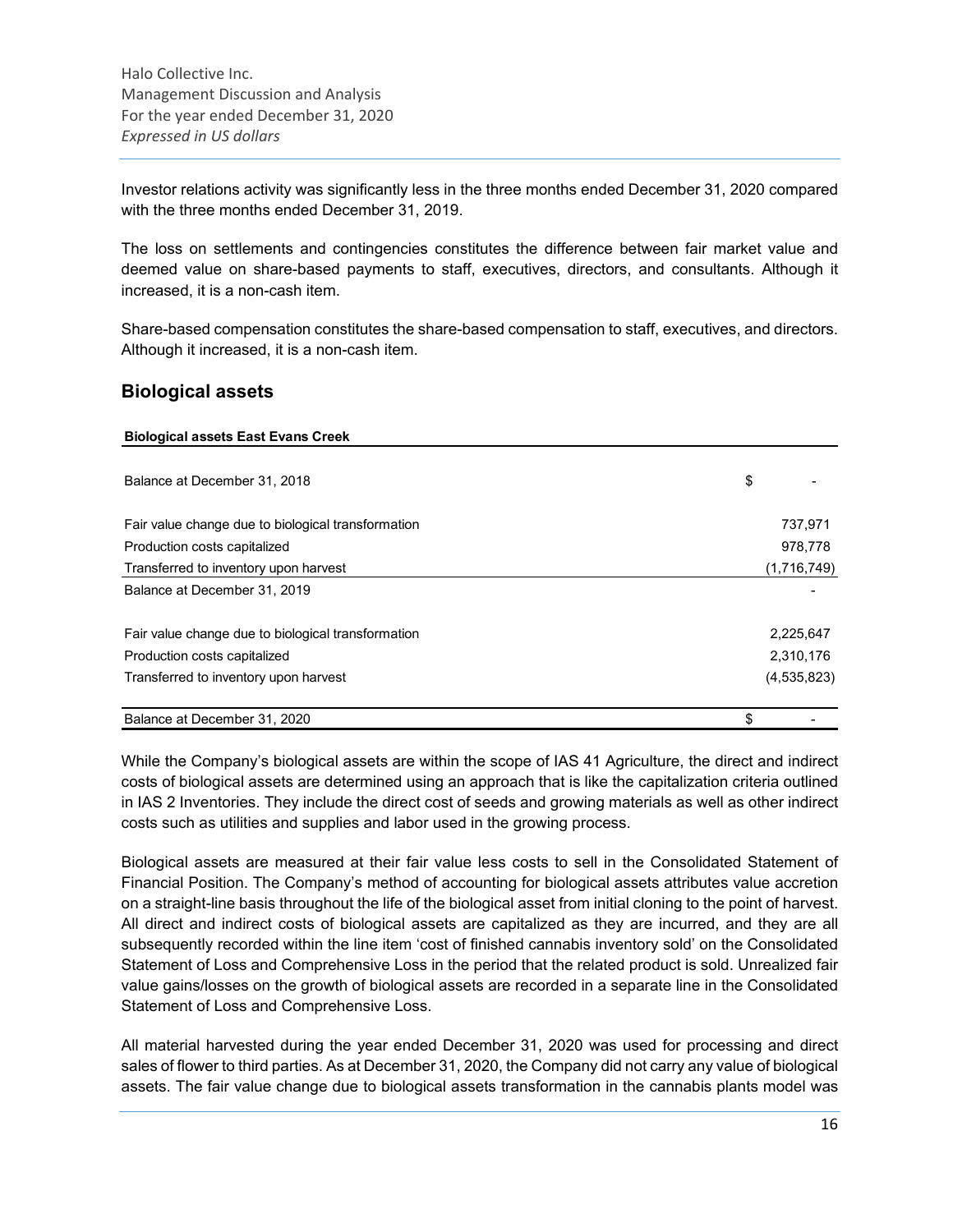\$2,225,647 at East Evens Creek, and capitalized production costs were \$2,310,176. Transferred to inventory was \$4,535,823. There was no transfer to inventory of the Bophelo harvest in the year ended December 31, 2020.

The Company values biological assets at the end of each reporting period at fair value less costs to sell ("FVLCS"). The determination of fair value less costs to sell is based on a valuation model that estimates the expected harvest yield per plant applied to the estimated wholesale price per gram, less estimated selling costs. The model also considers the stage of the biological asset in the aggregate plant life cycle.

The table below shows the assumptions used in the biological assets model for the harvest in the year ended December 31, 2020.

|                                  |               |            | Year ended:         |                   |               |    | Year ended: |
|----------------------------------|---------------|------------|---------------------|-------------------|---------------|----|-------------|
|                                  |               |            | December 31, 2020   | December 31, 2019 |               |    |             |
|                                  | <b>Flower</b> | Trim       | <b>Fresh frozen</b> |                   | <b>Flower</b> |    | Trim        |
| Ratio flower vs. trim            | 31%           | 49%        | 20%                 |                   | 16%           |    | 84%         |
| Yield - pounds                   | 6,396         | 10,030     | 4,142               |                   | 2,546         |    | 13,364      |
| Yield per plant - pounds         | 1.11          | 1.74       | 0.72                |                   | 0.99          |    | 5.20        |
| Selling price per gram           | \$<br>0.66    | \$<br>0.06 | \$<br>0.04          | \$                | 0.99          | \$ | 0.20        |
| Total costs to complete and sell | \$<br>0.34    | \$<br>0.03 | \$<br>0.02          | \$                | 0.14          | \$ | 0.03        |
| FVLCS - \$ per gram              | \$<br>0.32    | \$<br>0.03 | \$<br>0.02          | \$                | 0.85          | \$ | 0.17        |

**Assumptions utilized in cannabis plant model**

The valuation model includes the following estimates, all of which are Level 3 inputs in the fair value hierarchy:

- Number of weeks in the growing cycle (from propagation to harvest) is 14 weeks at East Evans Creek;
- Wholesale selling price of flower is estimated at \$0.66 per gram (year ended December 31, 2019: 0.99) based on historical and expected future sales at East Evans Creek. Wholesale prices of trim and fresh frozen are estimated at \$0.06 per gram (year ended December 31, 2019: \$0.20) and \$0.04 per gram (year ended December 31, 2019: NA) at East Evans Creek;
- Total yield for the year ended December 31, 2020 of 20,568 pounds of biomass (year ended December 31, 2019: 15,910 pounds) at East Evans Creek;
- Total harvest yield of 6,396 pounds of flower (year ended December 31, 2019: 2,546 pounds), 10,030 pounds of trim (year ended December 31, 2019: 13,364 pounds) and 4,142 pounds of fresh frozen (year ended December 31, 2019: NA);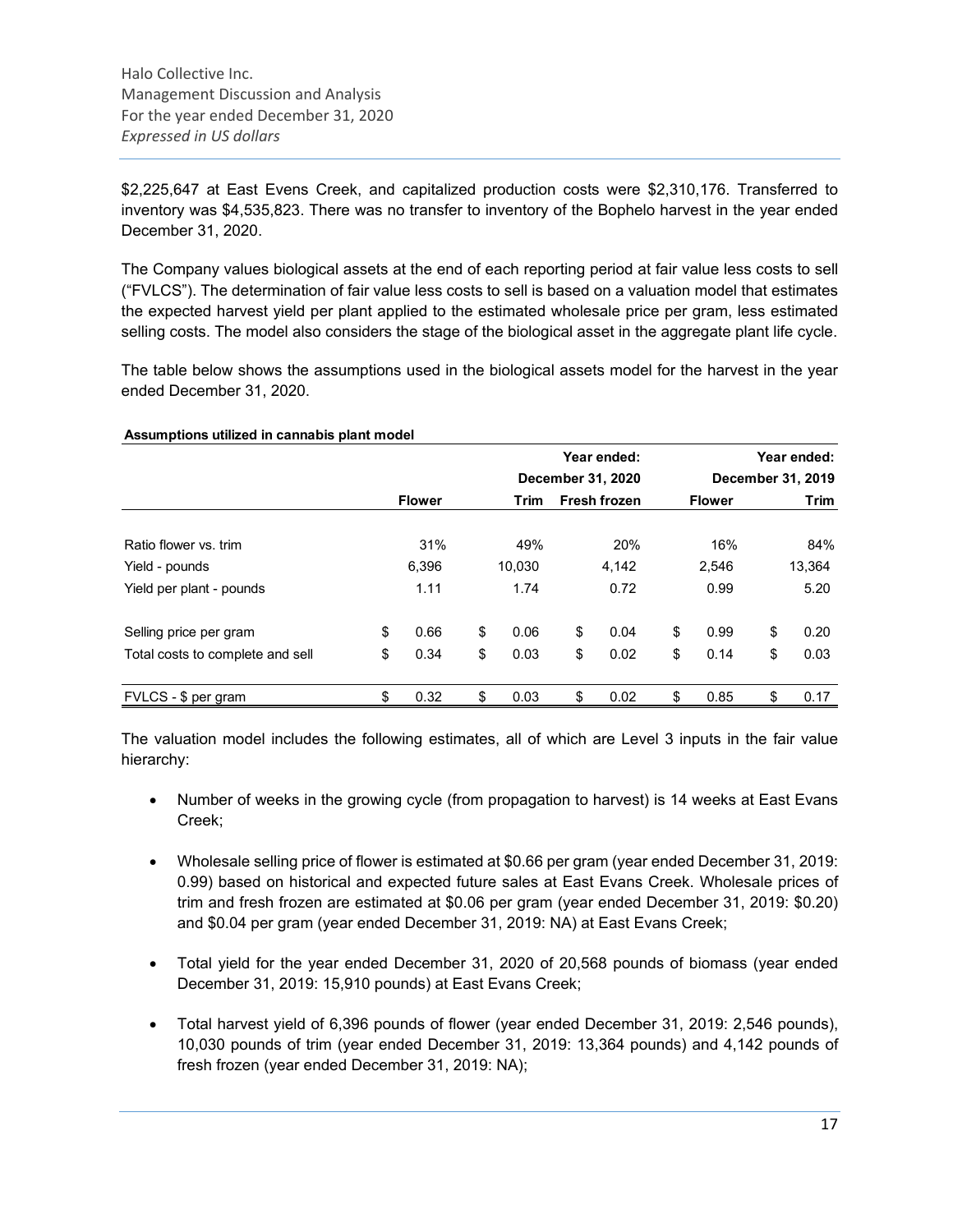- Harvest yield of flower of 1.11 pounds per plant (year ended December 31, 2019: 0.99 pounds per plant) at East Evans Creek, net of wastage, based on historical results; Harvest yields of trim and fresh frozen per plant at East Evans Creek of 1.74 pounds (year ended December 31, 2019: 5.20 pounds) and 0.78 pounds per plant (year ended December 31, 2019: NA);
- Costs to complete and sell at \$0.34 per gram for flower (year ended December 31, 2019: \$0.14), \$0.03 for trim (year ended December 31, 2019: \$0.03) and \$0.02 for fresh frozen (year ended December 31, 2019: NA) at East Evans Creek;
- FVLCS of dry cannabis from the 2020 harvest of \$0.32 per gram for flower (year ended December 31, 2019: \$0.85), \$0.03 for trim (year ended December 31, 2019: \$0.17) and \$0.02 for fresh frozen (year ended December 31, 2019: NA) at East Evans Creek.

Bophelo's 2020 harvest was not recognized in the year ended December 31, 2020, because a Good Agricultural and Collection Practices (GACP) certificate was not yet received in 2020. The GACP certificate is a condition for selling the Bophelo harvest. There was no fair value change due to the transformation of biological assets at Bophelo, and there were no capitalized production costs. There was no transfer to inventory in the year ended December 31, 2020.

The inputs in the biological assets model are subject to volatility and uncontrollable factors which could significantly affect the fair value of biological assets in future periods. Management has quantified the sensitivity of the inputs on the calculation of the fair value of the biological assets for East Evens Creek as follows:

| Effect on the fair value of biological assets East Evens Creek - December 31, 2020 |  |                    |    |                          |  |  |  |  |
|------------------------------------------------------------------------------------|--|--------------------|----|--------------------------|--|--|--|--|
| Sensitivity                                                                        |  | $+10%$             |    | - 10%                    |  |  |  |  |
| Change in expected yield for cannabis plants<br>Change in FVLCS                    |  | 328.602<br>108.562 | \$ | (328, 602)<br>(108, 562) |  |  |  |  |

Based on the realized yield, a 10% increase or decline in the yield has a \$328,602 impact on revenues (year ended December 2019: \$234,832).

Based on the realized FVLCS, a 10% increase or decline in FVLCS has a \$108,562 impact on revenues (year ended December 31, 2019: \$199,503).

Because Bophelo did not recognize the 2020 harvest, there were no yield and FVLCS in the year ended December 31, 2020.

# **Results of operations for the year ended December 31, 2020**

The following section provides details of the Company's financial performance for the year ended December 31, 2020 compared to the year ended December 31, 2019 and 2018. The Company's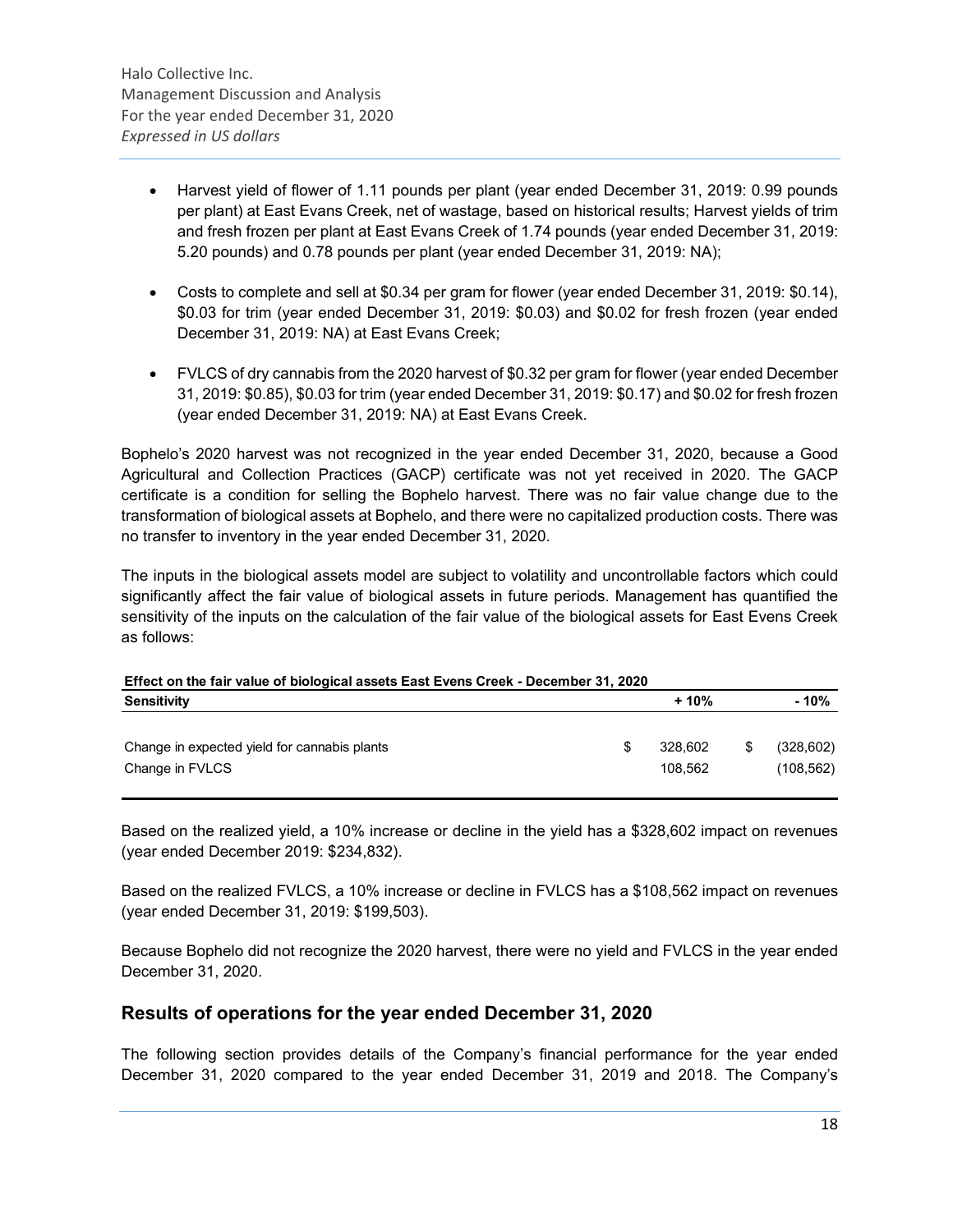consolidated financial statements have been prepared in accordance with International Financial Reporting Standards ("IFRS") as are issued by the International Accounting Standards Board (IASB). The information is presented on the same basis as the Consolidated Financial Statements and should be read in conjunction with the Consolidated Financial Statements and the accompanying notes.

| 0010a manoial momaticii - 04proceed in ee aciidre                          |    |                   |                     |                   |                   |                |  |  |
|----------------------------------------------------------------------------|----|-------------------|---------------------|-------------------|-------------------|----------------|--|--|
|                                                                            |    |                   | For the year ended: |                   |                   |                |  |  |
|                                                                            |    | December 31, 2020 |                     | December 31, 2019 | December 31, 2018 |                |  |  |
|                                                                            |    |                   |                     |                   |                   |                |  |  |
| Revenue                                                                    | \$ | 21,641,452        | \$                  | 28,148,488        | \$                | 10,898,277     |  |  |
| Cost of finished cannabis inventory sold                                   |    | 18,607,643        |                     | 25,262,113        |                   | 10,990,078     |  |  |
| Gross profit ex change in FV biological assets                             |    | 3,033,809         |                     | 2,886,375         |                   | (91, 801)      |  |  |
| Unrealized fair value (gain) loss on growth of biological assets           |    | 2,225,647         |                     | 737,971           |                   | (176, 393)     |  |  |
| Realized fair value (gain) loss included in the cost of inventory sold     |    | (991, 248)        |                     | (515, 305)        |                   |                |  |  |
| Gross profit                                                               |    | 4,268,208         |                     | 3,109,041         |                   | (268, 194)     |  |  |
| Net loss                                                                   |    | (41, 183, 772)    |                     | (27, 617, 135)    |                   | (13,717,796)   |  |  |
| Net comprehensive loss                                                     |    | (40,069,869)      |                     | (28, 278, 678)    |                   | (13, 645, 377) |  |  |
| Net loss per share, basic & diluted:                                       | \$ | (0.07)            | \$                  | (0.14)            | \$                | (0.22)         |  |  |
| Weighted average number of outstanding common shares, basic and<br>diluted |    | 566,242,172       |                     | 196,491,587       |                   | 62,501,637     |  |  |
| Total assets                                                               |    | 87,754,245        |                     | 41,988,522        |                   | 19,391,988     |  |  |
| Long-term financial liabilities                                            |    | 18,154,708        |                     | 8,845,633         |                   |                |  |  |

#### **Selected financial information - expressed in US dollars**

### Revenue

Revenues for the year ended December 31, 2020 were \$21,641,452, a 23.1% decline in comparison with \$28,148,488 in the year ended December 31, 2019. Total sales were 6,760,873 grams (year ended December 31, 2019: 3,915,541 grams), a 72.7% increase. The average mix-price was \$3.20 per gram, a 55.5% decline in comparison with \$7.19 per gram in the year ended December 31, 2019. The increase in sales of lower priced flower, pre-rolls, trim and fresh frozen had an impact on the lower total average achieved price of grams equivalent sold.

In the year ended December 31, of 2020, ANM, the facility in Oregon, sold 4,735,723 grams of shatter, cartridge oil, live resin, tinctures and gummies and pre-rolls, a 125.2% increase in comparison of 2,102,622 grams sold in the year ended December 31, 2019. The average achieved mix-price across all products was \$3.41 per gram equivalent (year ended December 31, 2019: \$5.19 per gram).

In the year ended December 31, 2020, Coastal Harvest, the facility in Cathedral City, sold 205,680 grams of distillate (year ended December 31, 2019: 1,738,959 grams). In the year ended December 31, 2020 sales were generated only in the third quarter compared with sales in each three months period in 2019. The achieved price for distillate was \$3.49 (year ended December 31, 2019: \$8.78 per gram).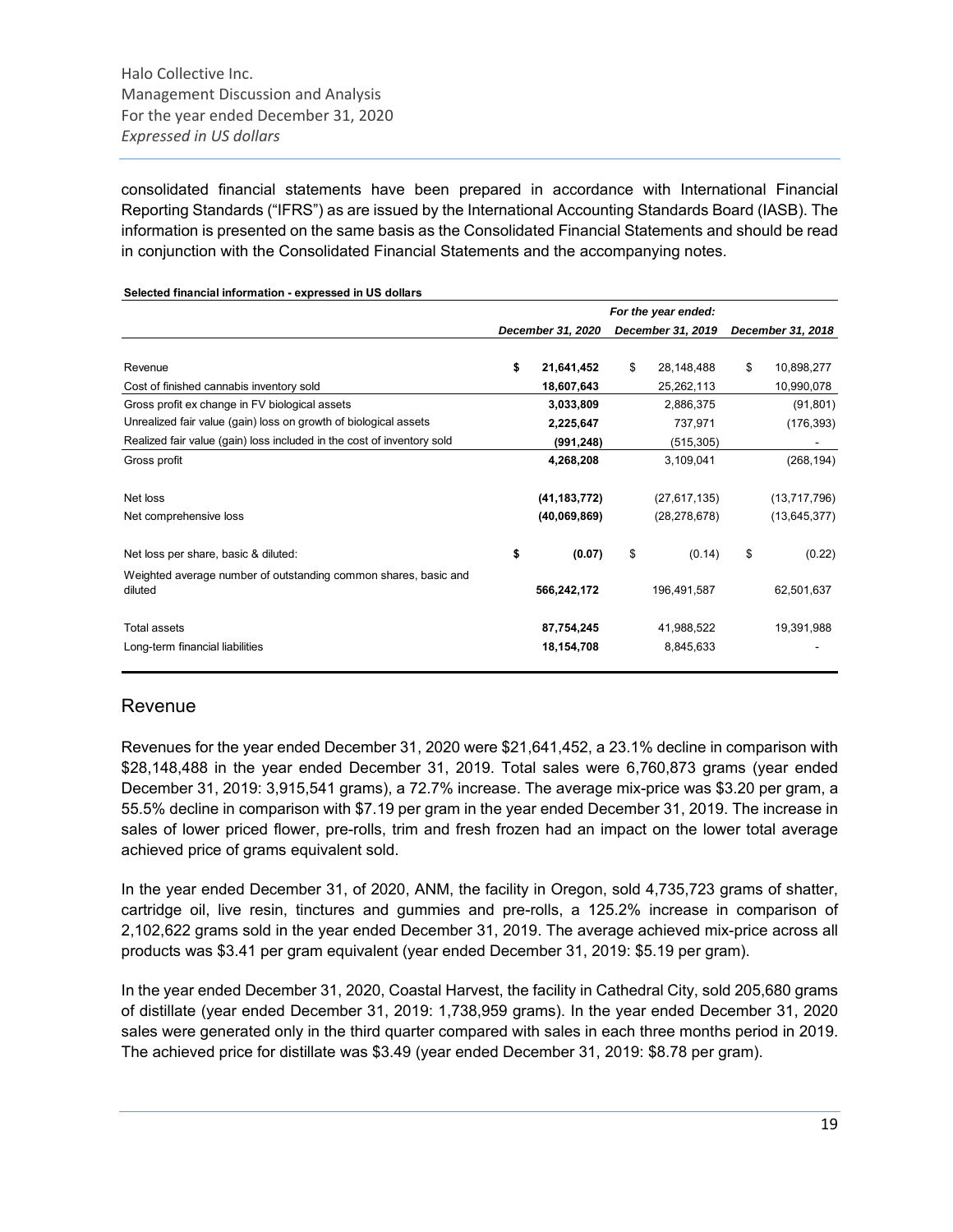In the year ended December 31, 2020, MDT, the facility in Ukiah, sold 1,811,652 grams of distillate, live resin, gummies, trim, fresh frozen and pre-rolls (year ended December 31, 2019: Nil) at an average price of \$3.12 (year ended December 31, 2019: NA). Live resin sales were discontinued in the fourth quarter of 2020. Sales of gummies, fresh frozen, trim and pre-rolls started in the fourth quarter 2020. The average achieved price was \$3.12 per gram in the year ended December 31, 2020. New sales in the fourth quarter of 2020, achieved a much lower average price of \$1.39 because of sales of trim at \$0.15 per gram and fresh frozen at \$0.09 per gram.

# Gross profit and cost of goods sold

Gross profits were \$4,268,208 in the year ended December 31, 2020 (year ended December 31, 2019: \$3.109,041). The gross margin was 19.7% (year ended December 31, 2019: 11.0%). The year ended December 31, 2020, included \$2,161,354 in inventory impairments included in COGS (year ended December 31, 2019: Nil) There was a gain of \$1,234,399 in the value of biological assets in the year ended December 31, 2020 (year ended December 31, 2019: \$222,666).

Adjusted for the gain in the value of biological assets and impairments, gross profit was \$5,195,163 (year ended December 31, 2019: \$2,886,375). The adjusted gross margin was 24.0% (year ended December 31, 2019: 10.3%).

# Operating expenses

The development of operating expenses in the year ended December 31, 2020 compared with the year ended December 31, 2019 should be read in conjunction with the section "operating expenses" in the three months ended December 31, 2020" in this MD&A.

|                                      |                   | For the year ended: |
|--------------------------------------|-------------------|---------------------|
|                                      | December 31, 2020 | December 31, 2019   |
|                                      |                   |                     |
| General and administration           | 3,975,208         | 5,086,112           |
| <b>Salaries</b>                      | 4,782,228         | 4,654,804           |
| Professional fees                    | 7,424,091         | 9,946,007           |
| Sales and marketing                  | 3,538,445         | 2,782,148           |
| Investor relations                   | 996,499           | 1,819,992           |
| Loss on settlements and contigencies | 325,816           | 1,277,880           |
| Share-based compensation             | 2,483,001         | 1,405,665           |
|                                      |                   |                     |
| Total operating expenses             | \$<br>23,525,288  | \$<br>26,972,608    |

#### **Operating expenses - expressed in US dollars**

In the year ended December 31, 2020, G&A expenses declined to \$3,975,208 (year ended December 31, 2019: 5,086,112), a 21.8% decrease. Adjusted for first time consolidated operations, G&A expenses decreased with 40.4%.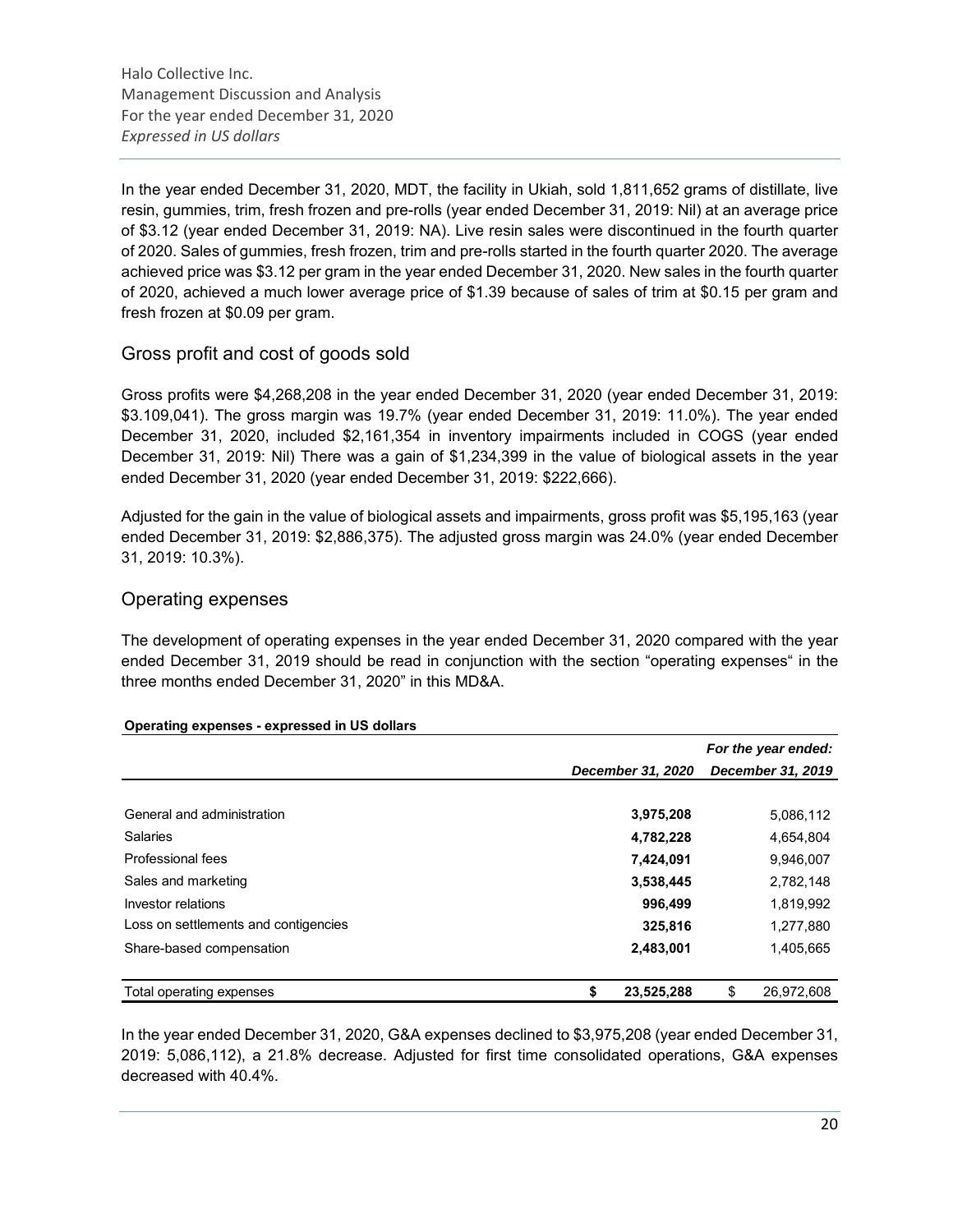In the year ended December 31, 2020, salaries increased to \$4,782,228 (year ended December 31, 2019: \$4,654,804), a 2.7% increase. Adjusted for first time consolidations, salaries decreased with 7.5%.

Professional expenses decreased with 25.3% to \$7,266,091 (year ended December 31, 2019: \$5,990,535). On a like for like basis professional fees decreased with 32.2%. The significant decrease in professional fees is primarily explained by sharply lower professional expenses at the corporate center.

In the year ended December 31, 2020, sales and marketing expenses increased to \$3,538,445 (year ended December 31, 2019: \$2,782,148), a 27.2% increase. Adjusted for first time consolidated operations, sales and marketing expenses decreased with 9.4%.

Investor relations activity decreased in the year ended December 31, 2020 to \$996,499 (year ended December 31, 2019: \$1,819,992).

The loss on settlements and contingencies declined to \$325,816 (year ended December 31, 2019: \$1,277,880). The loss on settlements and contingencies constitutes the difference between fair market value and deemed value on share-based payments to staff, executives, directors, and consultants. It is a non-cash item.

Share-based compensation increased to \$2,483,001 (year ended December 31, 2019: \$1,405,665). Share-based compensation constitutes the share-based compensation to staff, executives, and directors. It is a non-cash item.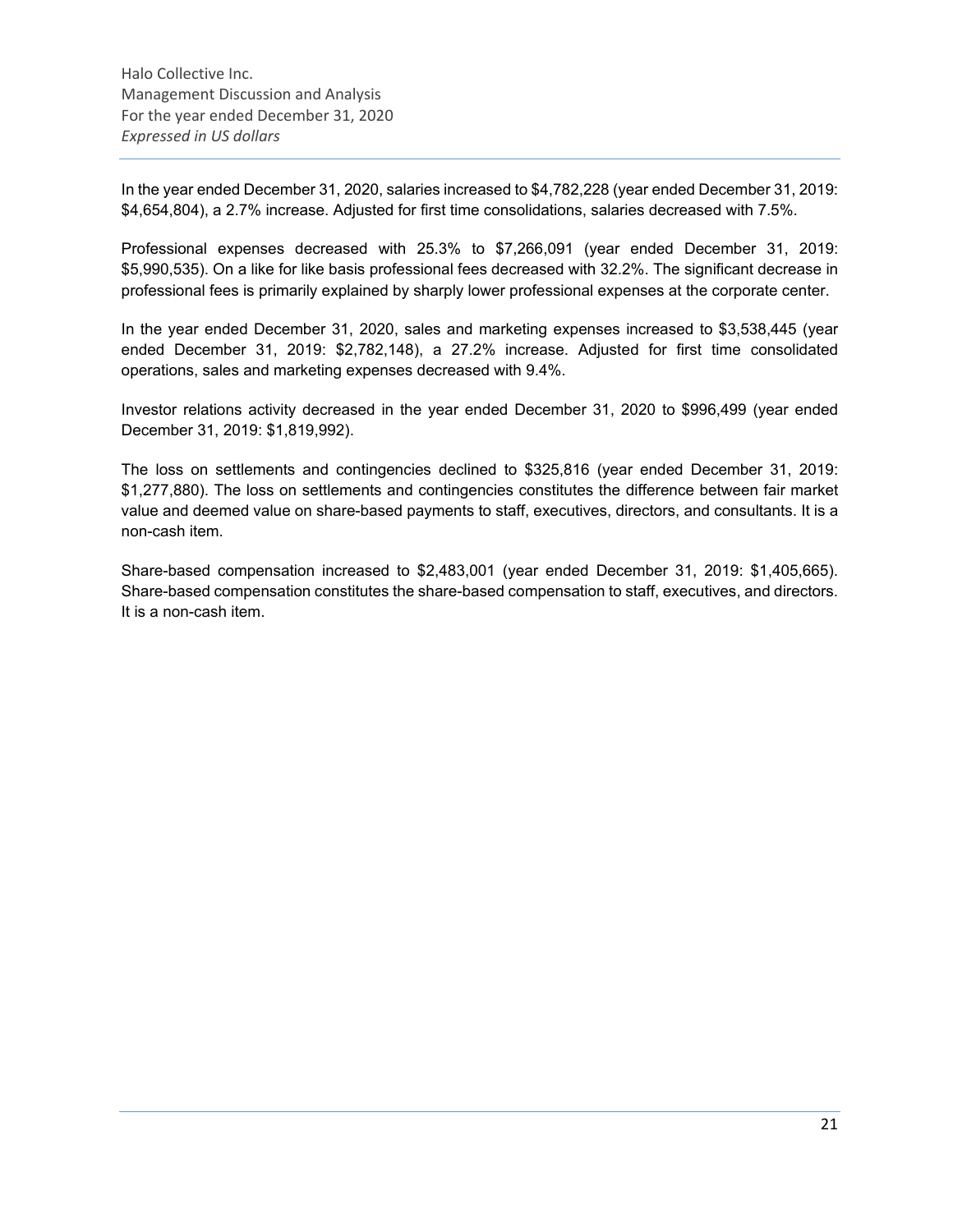# **Summary of quarterly results**

| Summary of quarterly results - expressed in US dollars                     |              |               |              |                |              |               |               |                |
|----------------------------------------------------------------------------|--------------|---------------|--------------|----------------|--------------|---------------|---------------|----------------|
| For three months to:                                                       | Mar-19       | <b>Jun-19</b> | Sep-19       | <b>Dec-19</b>  | Mar-20       | <b>Jun-20</b> | Sep-20        | Dec-20         |
|                                                                            |              |               |              |                |              |               |               |                |
| Revenue                                                                    | 8,718,503    | 9,552,012     | 7,150,557    | 2,727,416      | 4,449,098    | 5,242,961     | 6,829,782     | 5,119,611      |
| Cost of Cannabis inventory sold                                            | 6,273,930    | 8,005,913     | 6,148,873    | 4,833,397      | 4,331,725    | 4,091,160     | 4,675,810     | 5,508,948      |
| Gross profit excluding FV changes                                          | 2,444,573    | 1,546,099     | 1,001,684    | (2, 105, 980)  | 117,373      | 1,151,801     | 2,153,972     | (389, 337)     |
| Realized and unrealized (gain) loss on biological assets                   | (267, 758)   | (24,884)      | 1,902,086    | (1,386,778)    | (289, 553)   | (124,926)     | 2,431,481     | (782, 603)     |
| Gross profit / (loss)                                                      | 2,176,815    | 1,521,215     | 2,903,770    | (3,492,758)    | (172, 180)   | 1,026,875     | 4,585,453     | (1, 171, 940)  |
| Gross margin                                                               | 25.0%        | 15.9%         | 40.6%        | $-128.1%$      | $-3.9%$      | 19.6%         | 67.1%         | $-22.9%$       |
| Net loss                                                                   | (2,761,551)  | (3,912,201)   | (6,309,689)  | (14, 633, 694) | (8,609,704)  | (6, 268, 465) | (3, 167, 055) | (23, 138, 547) |
| Net loss per share                                                         | \$<br>(0.03) | (0.02)<br>\$  | (0.03)<br>\$ | (0.06)<br>\$   | \$<br>(0.03) | (0.01)<br>\$  | (0.01)<br>\$  | \$<br>(0.02)   |
| Weighted average number of outstanding common<br>shares, basic and diluted | 160,386,434  | 182,418,186   | 191,194,200  | 247,245,179    | 277,418,561  | 429,610,021   | 565,337,479   | 945,370,158    |
| Total assets                                                               | 25,691,649   | 38,338,127    | 40,881,703   | 41,988,522     | 47,508,892   | 48,016,022    | 80,407,689    | 87,754,245     |

The Company's quarterly Consolidated Financial Statements have been prepared in accordance with International Financial Reporting Standards ("IFRS") as are issued by the International Accounting Standards Board ("IASB") and are reported in U.S. dollars. The above quarterly information is presented on the same basis as the Consolidated Financial Statements and should be read in conjunction with the statements and the accompanying notes. The fluctuation in the gross margin is explained by the timing of inventory movements, a change in the value of biological assets, and value adjustments of inventory.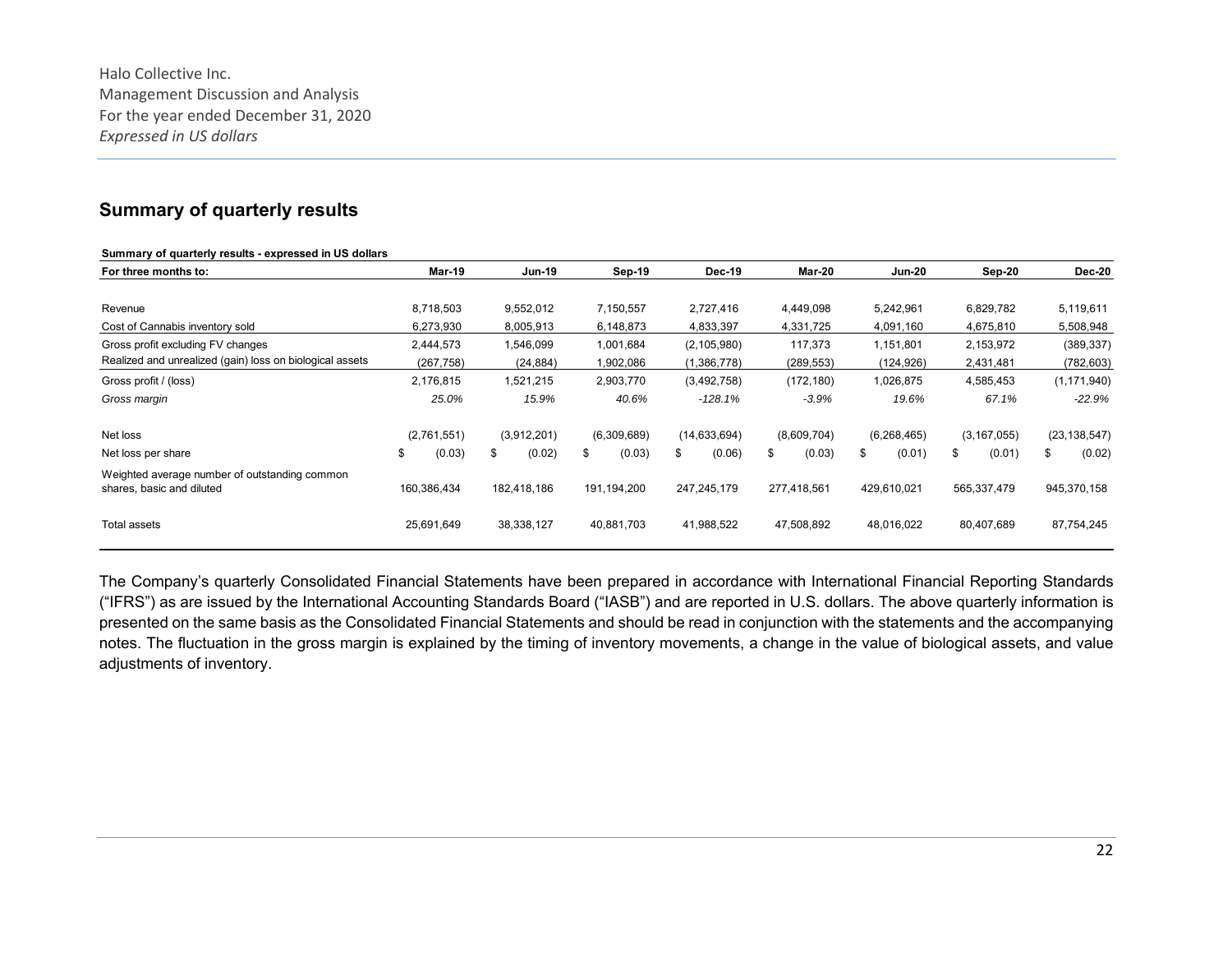# **Non-IFRS measures**

|  |  | Income (loss) before interest, tax, depraciation & amortization ("EBITDA") |  |
|--|--|----------------------------------------------------------------------------|--|
|  |  |                                                                            |  |

|                                                 | For the 3 months ended: |    |                   |                   |                |    | For the year ended: |  |  |
|-------------------------------------------------|-------------------------|----|-------------------|-------------------|----------------|----|---------------------|--|--|
|                                                 | December 31, 2020       |    | December 31, 2019 | December 31, 2020 |                |    | December 31, 2019   |  |  |
| <b>EBITDA</b>                                   | \$<br>(8,807,548)       | \$ | (13, 778, 569)    | s                 | (19, 257, 080) | \$ | (23,863,567)        |  |  |
| Depreciation included in COGS                   | 235.274                 |    | 238.588           |                   | 989,349        |    | 889,591             |  |  |
| Impairments included in COGS                    | 925,139                 |    |                   |                   | 2,161,354      |    |                     |  |  |
| Share-based compensation for staff              | 1,312,790               |    | (11, 469)         |                   | 2,483,001      |    | 1,405,665           |  |  |
| Share-based payments for goods and services     | 1,825,719               |    | 1.577.553         |                   | 7.959.715      |    | 7,130,220           |  |  |
| (Gain) / loss on the value of biological assets | 782,603                 |    | (1,386,778)       |                   | (1,234,399)    |    | 222,666             |  |  |
| <b>Adjusted EBITDA</b>                          | (3,726,022)             | S  | (13,360,675)      |                   | (6,898,060)    | S  | (14,215,426)        |  |  |

Management evaluates the Company's performance using a variety of measures. The non-IFRS measures should not be considered as an alternative to or to be more meaningful than net revenue or net loss. These measures do not have any standardized meaning prescribed by IFRS and may not be comparable to similar measures presented by other companies.

Income or loss before undernoted items as reported is what is also known earnings before interest, tax, depreciation and amortization ("EBITDA"). Adjusted EBITDA is calculated as described above, adjusted for specific items that are significant but not reflective of the Company's underlying operations. Adjustment of these specific items is subjective; however, management uses its judgment and informed decisionmaking when identifying items for adjustment.

Adjusted EBITDA is provided to assist management and investors in determining the Company's operating performance before income taxes, depreciation and amortization, and certain other income and expenses. Income taxes, depreciation and amortization are excluded from the EBITDA calculation, as they do not represent cash expenditures that are directly affected by operations. Management believes that presentation of this non-IFRS measure provides useful information to investors and shareholders as it provides predictive value and assists in the evaluation of performance trends. Management uses adjusted EBITDA to compare financial results among reporting periods and to evaluate the Company's operating performance and ability to generate funds from operating activities. In calculating Adjusted EBITDA, certain non-cash and nonrecurring transactions are excluded. Adjusted EBITDA excludes noncash expenses related to share-based compensation and foreign exchange gains and losses.

# **Liquidity and capital resources**

The Company's objectives when managing its liquidity and capital structure are to generate sufficient cash to fund operating and organic growth requirements.

The consolidated financial statements have been prepared on a going concern basis, which assume that the Company will be able to continue its operations and will be able to realize its assets and discharge its liabilities in the normal course of business for the foreseeable future. The ability of the Company to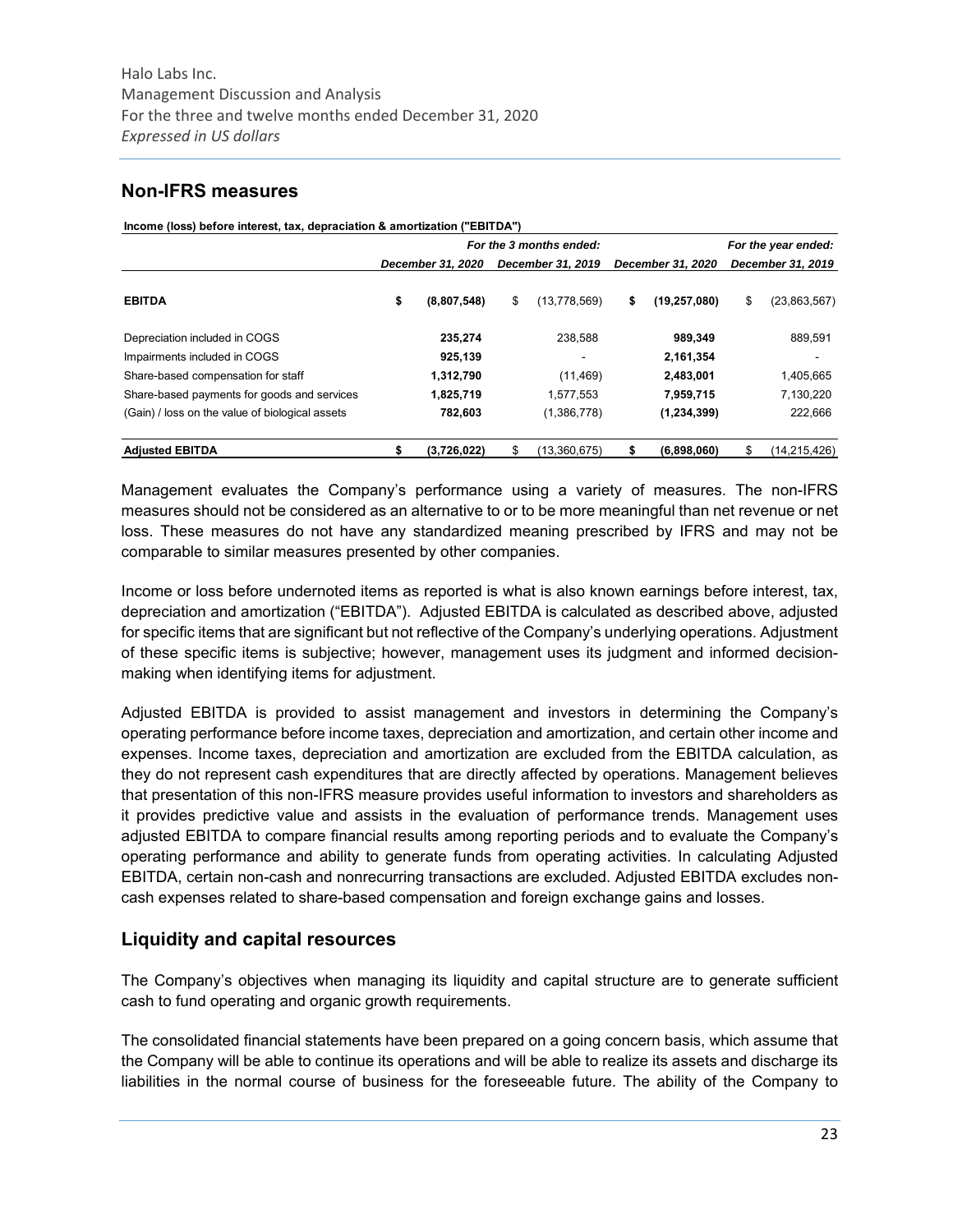continue as a going concern is dependent on generating profitable operations, raising additional financing, and continuing to manufacture its products. Having been prepared giving effect to the going concern assumption, these financial statements do not reflect any adjustments to the carrying values of assets and liabilities and the reported amounts of expenses and balance sheet classifications that would be necessary if the going concern assumption was not appropriate. Such adjustments could be material.

Historically, management has been successful in obtaining enough funding for operating and capital requirements.

- In April 2019, the Company closed a financing through convertible debentures with gross proceeds of \$15,842,620 (or CAD \$21,163,000);
- On September 18, 2019, the Company entered into an unsecured debt financing agreement with a private lender for a principal amount of up to C\$10,000,000. The agreement is for an initial twelvemonth term with interest accruing at a rate of 9%. As at September 30, 2020, the balance owing on the debt financing was C\$1,000,000 excluding accrued interest. On June 9, 2020, the Company entered an amended and restated promissory note (the "A&R promissory note") for a principal amount of up to C\$10,000,000. The A&R promissory note amends and restates the unsecured debt financing agreement that the Company entered with a private arm's-length lender. Pursuant to the terms of the A&R promissory note, the lender may convert the principal amount outstanding under the A&R promissory note into common shares in the capital of the Company at a conversion price equal to the greater of: (i) 80% of the closing market price of the common shares on the Neo exchange on the day preceding the date on which the lender delivers a conversion notice to the Company; and (ii) \$0.10. On August 26, 2020, the Company entered a second amended and restated promissory note for a principal amount of up to C\$15,000,000. The second A&R promissory note increases the committed funds available to the Company from C\$10,000,000 to C\$15,000,000. To date, the Company has drawn down an aggregate of C\$1,000,000 of this committed amount. The second A&R promissory note also contains an additional commitment fee of C\$35,000, to be satisfied through the issuance of 291,666 common shares in the capital of the Company. All the other terms and conditions contained in the original A&R promissory note remain unchanged (Note 16 of the Financial Statements);
- On October 17, 2019, the Company closed a private placement raising total gross proceeds of \$3,003,129 (C\$3,965,843) and on December 31, 2019, the Company closed a second private placement with gross proceeds of \$769,842 (C\$1,000,000) (Note 15 of the Financial Statements);
- In December 2019, the Company completed a private placement of 3,333,334 Halo Collective common shares for approximately C\$1,000,000. On March 29, 2019, the Company filed a short form prospectus in connection with a best effort offering of convertible debenture units of the Company at a price of \$1,000 per initial unit. The Company raised \$15,842,620 (C\$21,163,000), and after fees, proceeds were \$13,229,175 (C\$18,188,293). As at September 30, 2020, \$1,263,939 remains held in escrow at the transfer agent for future interest payments on the debenture (Note 14 of the Financial Statements);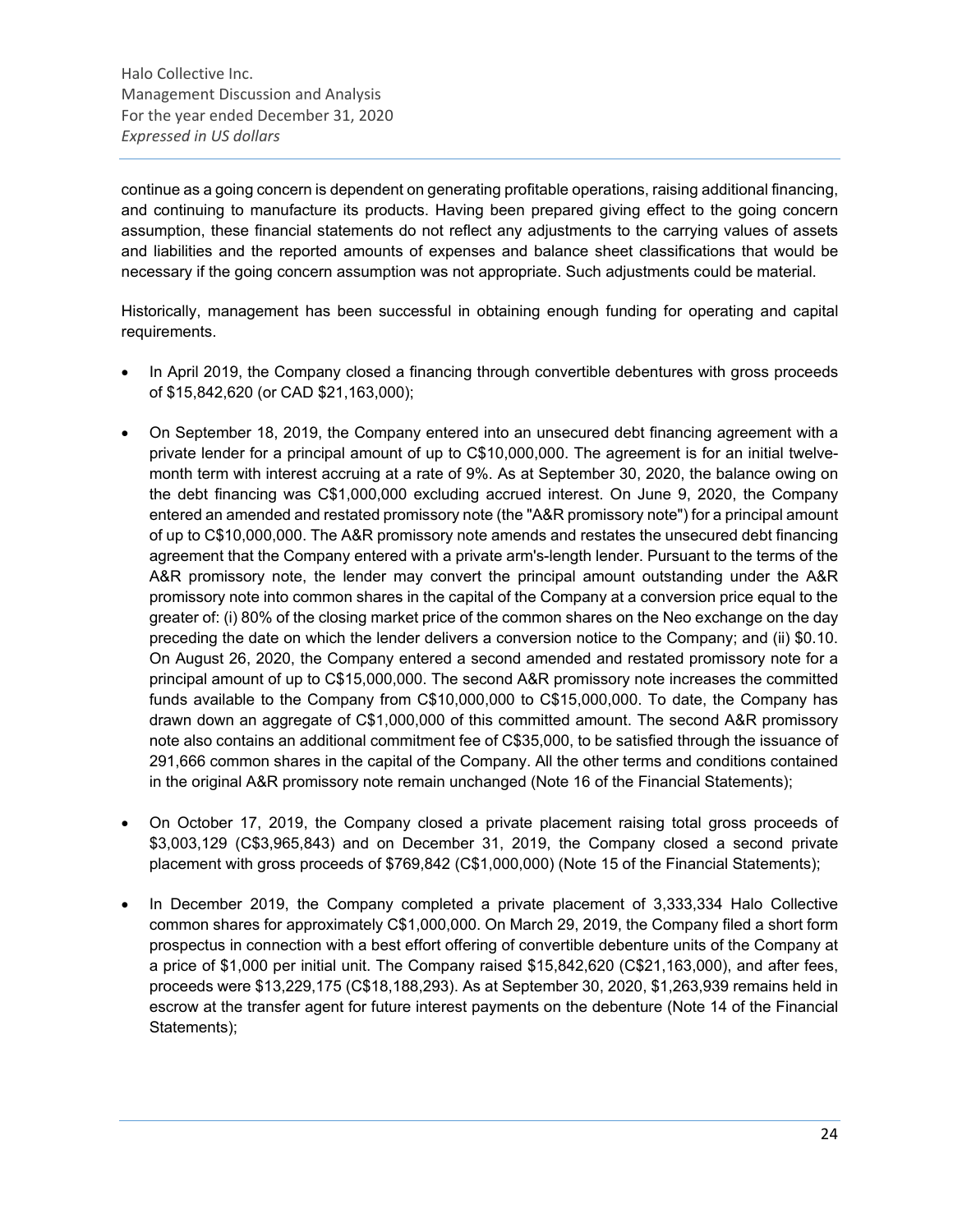- On March 10, 2020, the Company closed a private placement concurrent with the acquisition of Cannalift, raising total gross proceeds of \$510,856 (C\$700,000) (Note 15 of the Consolidated Financial Statements for the year ended December 31, 2020);
- On April 17, 2020, the Company closed a private placement concurrent with the acquisition of Nasalbinoid, raising total gross proceeds of \$301,070 (C\$425,000) (Note 15 of the Consolidated Financial Statements for the year ended December 31, 2020);
- On September 16, 2020, the Company announced that it established an at-the-market equity program (the "ATM Program") that allows the Company to issue and sell up to C\$7,000,000 of common shares in the capital of the Company from treasury to the public, from time to time, at the Company's discretion. All Common Shares sold under the ATM Program will be sold through the Neo Exchange Inc. or another marketplace (as defined in National Instrument 21-101 - *Marketplace Operation*) upon which the common shares are listed, quoted, or otherwise traded, at the prevailing market price at the time of sale. The volume and timing of distributions under the ATM Program, if any, will be determined in the Company's sole discretion. The ATM Program is designed to provide the Company with additional financing flexibility should it be required in the future. The Company intends to use the net proceeds from the ATM Program, if any, for general corporate purposes, working capital needs and capital expenditures, including the repayment of indebtedness. As Common Shares distributed under the ATM Program will be issued and sold at the prevailing market prices at the time of each sale, prices may vary among purchasers during the period of the ATM Program;
- Between September 17, 2020 and December 17, 2020, the Company issued 134,452,638 shares at an average price of C\$0.052. Gross proceeds were C\$7,000,000 and net proceeds were C\$6,859,453. Commissions paid were C\$140,000;
- On December 29, 2020, the Company closed a non-brokered private placement concurrent with the acquisition 1275111 B.C. Ltd, raising total gross proceeds of \$1,764,567 (C\$2,250,000) (Note 15).

As at December 31, 2020, the Company had continued losses and an accumulated deficit. There is no assurance that the Company will generate profits from operations or that additional future funding will be available to the Company, or that such funding will be both adequate to cover its obligations and available on terms which are acceptable to the management of the Company over the long term.

In March 2020 the World Health Organization declared coronavirus COVID-19 a global pandemic. This contagious disease outbreak, which has continued to spread, and any related adverse public health developments, has adversely affected workforces, economies, and financial markets globally, potentially leading to an economic downturn. It is not possible for the Company to predict the duration or magnitude of the adverse results of the outbreak and its effects on the Company's business or ability to raise funds.

In the United States, 36 states and the U.S. territories of the U.S. Virgin Islands and Puerto Rico allow the use of medical cannabis. 15 states and the U.S. territories of Guam and the Northern Mariana Islands have legalized the sale and adult-use of recreational cannabis. The District of Columbia and Vermont have legalized adult-use of recreational cannabis, but do not allow the sale of recreational cannabis.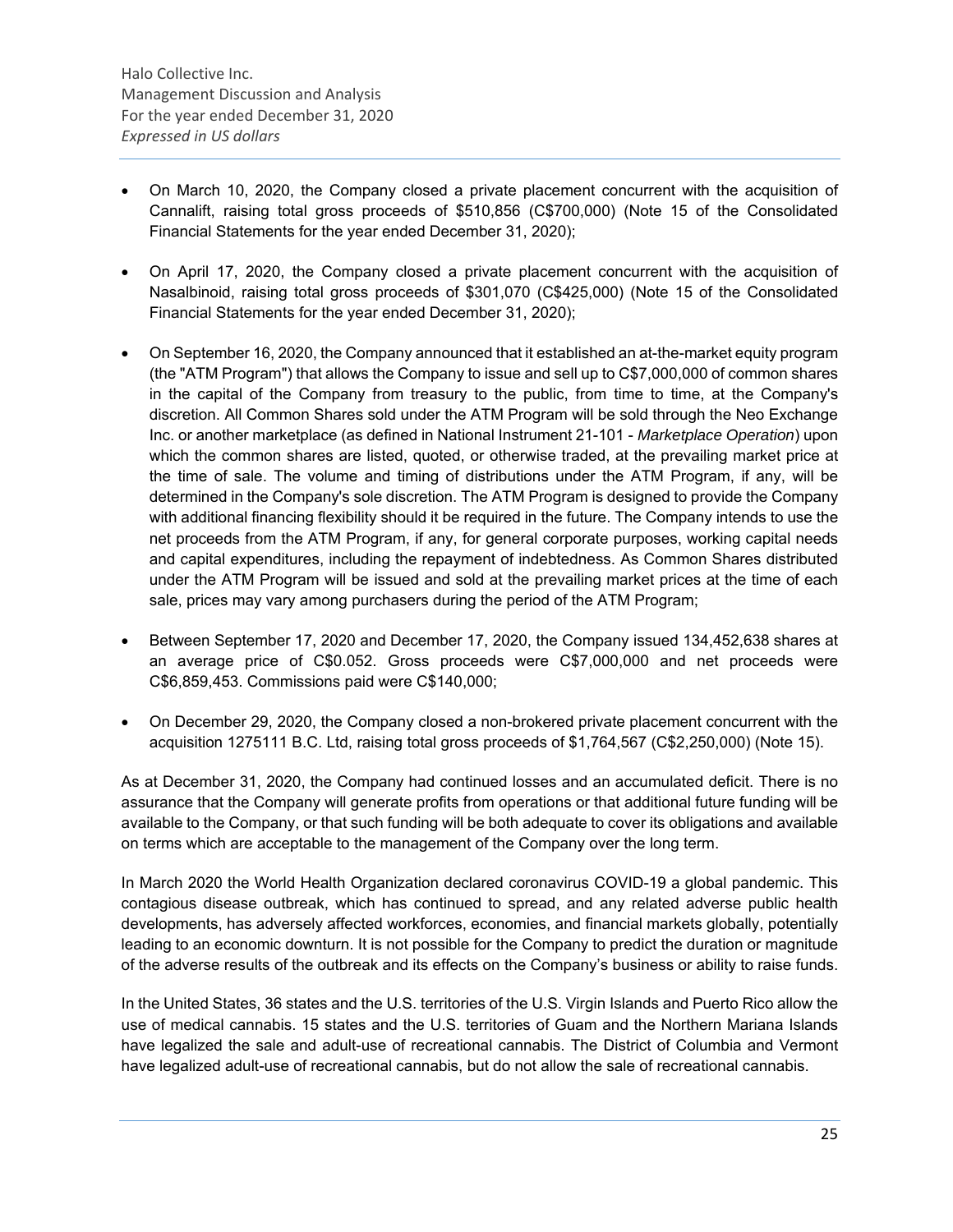At the federal level, however, cannabis currently remains a Schedule I controlled substance under the Federal Controlled Substances Act of 1970 ("Federal CSA"). Under U.S. federal law, a Schedule I drug or substance has a high potential for abuse, no accepted medical use in the United States, and a lack of accepted safety for the use of the drug under medical supervision. As such, even in those states in which marijuana is legalized under state law, the manufacture, importation, possession, use or distribution of cannabis remains illegal under U.S. federal law. This has created a dichotomy between state and federal law, whereby many states have elected to regulate and remove state-level penalties regarding a substance which is still illegal at the federal level.

There remains uncertainty about the US federal government's position on cannabis with respect to cannabis-legal states. A change in its enforcement policies could impact the ability of the Company to continue as a going concern.

As at December 31, 2020, the Company had available cash in the amount of \$2,835,722 and restricted cash in the amount of \$921,746. As at December 31, 2020, the Company had continued losses, an accumulated deficit, and a working capital surplus.

The Company's working capital consists of current assets including cash, minus current liabilities including short term loans and the current portion of long-term debt. The table below sets forth the cash and working capital position of the Company as at December 31, 2020. Working capital as at December 31, 2019 includes investments and marketable securities. As at December 31, 2020, the Company no longer holds marketable securities. Investments were reclassified as long-term investments.

# **Cash and working capital position - expressed in US dollars As at:** *December 31, 2020 December 31, 2019*

| Cash (including restricted cash) | 3,679,865  | - \$ | 6,068,414  |
|----------------------------------|------------|------|------------|
| Working capital                  | 18.714.311 |      | 15,283,403 |
|                                  |            |      |            |

The table below sets forth the Company's cash flows for the year ended December 31, 2020 and 2019.

| Cash flow - expressed in US dollars |                     |              |                   |                |  |  |  |
|-------------------------------------|---------------------|--------------|-------------------|----------------|--|--|--|
|                                     | For the year ended: |              |                   |                |  |  |  |
| Cash provided by (used in):         | December 31, 2020   |              | December 31, 2019 |                |  |  |  |
|                                     |                     |              |                   |                |  |  |  |
| Operating activities                |                     | (10,044,230) | S                 | (14, 721, 121) |  |  |  |
| Finance activities                  |                     | 10,382,940   |                   | 21,921,702     |  |  |  |
| Investing activities                |                     | (2,727,259)  |                   | (1,854,816)    |  |  |  |
|                                     |                     |              |                   |                |  |  |  |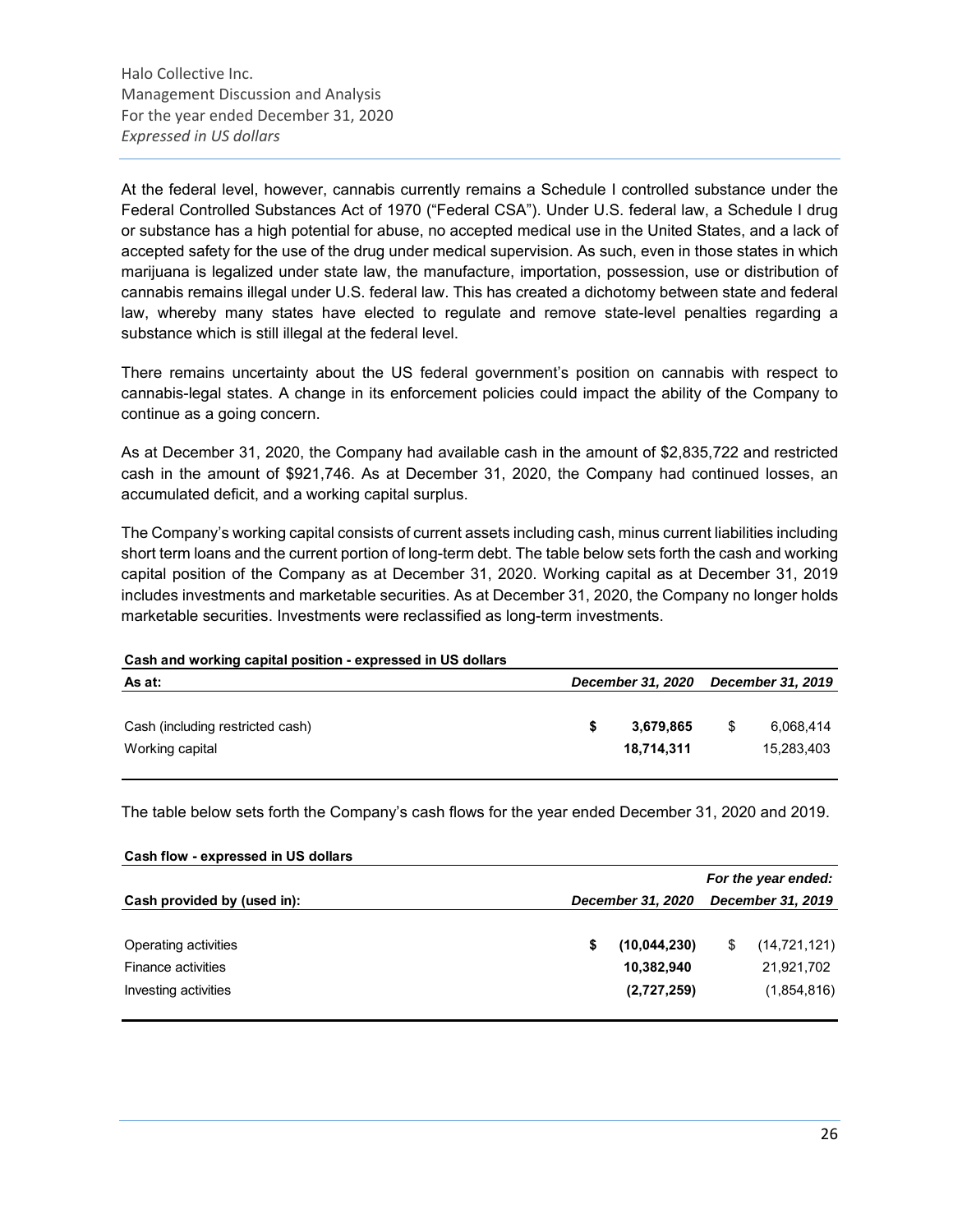# Cash used in operating activities

In the year ended December 31, 2020, cash used in operating activities was \$10,044,230 (year ended December 31, 2019: \$14,721,121).

The cash used in operating activities was due to a net loss of \$41,183,772 (year ended December 31, 2019: net loss \$27,617,135), the reversal of non-cash items in the amount of \$29,262,846 (year ended December 31, 2019: \$13,636,698) and a decrease in working capital of \$1,876,696 (year ended December 31, 2019: increase \$740,684). Working capital decreased with \$624,371 in the three months ended December 31, 2020 (three months ended December 31, 2019: decrease \$7,267,340).

# Cash provided by financing activities

In the year ended December 31, 2020, cash generated from financing activities was \$10,382,940 (year ended December 31, 2019: \$21,921,702). The cash flow from financing activities in the year ended December 31, 2020 was comprised of net proceeds from issuance of common shares in the amount of \$7,878,962 (year ended December 31, 2019: \$24,119,432). The details are disclosed in Note 17 in the Consolidated Financial Statements for the three and twelve months ended December 31, 2020. In addition, there was an increase in loans in the amount of \$3,509,919 (year ended December 31, 2019: Nil). The details are disclosed in Note 16 in the Consolidated Financial Statements for the three and twelve months ended December 30, 2020. Furthermore, there were lease payments of \$853,300 (year ended December 31, 2019; \$718,111). The details are disclosed in Note 7 in the Consolidated Financial Statements for the three and twelve months ended December 31, 2020. An amount of \$152,641 was paid as share issuance costs (year ended December 31, 2019: \$1,479,619). The details are disclosed in Note 17 in the Consolidated Financial Statements for the three and twelve months ended December 31, 2020.

# Cash used in investing activities

In the year ended December 31, 2020, cash used for investing activities was \$2,727,259 (year ended December 31, 2019: \$1,854,816). The details are disclosed in Notes 13 and 14 in the Consolidated Financial Statements for the year ended December 31, 2020.

# Share capital

During the year ended December 31, 2020, the Company issued 1,133,509,552 common shares. 22,560,312 warrants were granted as payment for services, 1,000,000 warrants were exercised, and 123,831,495 warrants were cancelled as they expired. 84,850,000 options were issued to staff, executives and directors and 1,033,672 options forfeited or were cancelled. The details are disclosed in Note 17 of the Consolidated Financial Statements for the year ended December 31, 2020.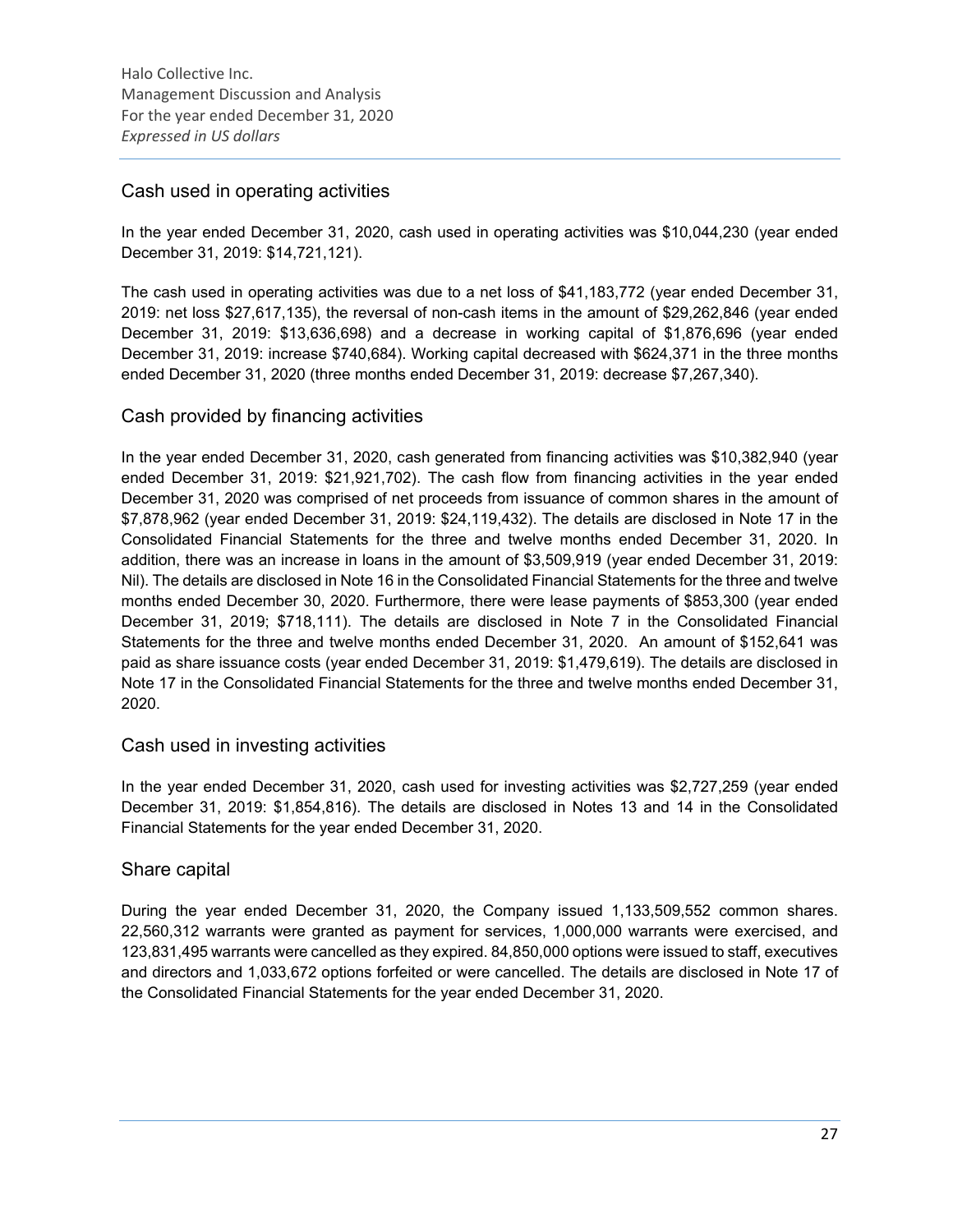# Use of proceeds

In the year ended December 31, 2020, the Company raised \$2,469,538 from private placements. The Company also raised \$5,341,045 from the ATM, which was launched on September 17, 2020. Proceeds from share issuances in private placements and the ATM were used for working capital.

# Outstanding share data

As at April 13, 2021, the Company has 1,953,688,145 common shares issued and outstanding, 104,845,580 stock options outstanding, 375,607,450 warrants outstanding and 12,679 convertible debentures which are convertible into an aggregate of 19,506,178 common shares.

# **Commitments**

Contractual obligations as at December 31, 2020 and the effects that such obligations are expected to have on our liquidity and cash flows in future periods are disclosed in Note 22 of the Consolidated Financial Statements for the year ended December 31, 2020.

# **Critical accounting estimates and judgements**

The critical accounting estimates and judgements are disclosed in Note 3 of the Consolidated Financial Statements for the year ended December 31, 2020.

# **Changes in accounting policies**

The changes in accounting policies and standards, interpretations and amendments not yet effective are disclosed in Note 4 of the Consolidated Financial Statements for the year ended December 31, 2020.

# **Related party transactions**

Related party transactions are disclosed in Note 15 of the Consolidated Financial Statements for the year December 31, 2020.

# **Off-balance sheet arrangements**

The Company does not have any off-balance sheet arrangements.

# **Financial instruments**

All financial assets and financial liabilities are initially recognized at fair value. The fair value of financial instruments is measured using inputs which are classified within a hierarchy that prioritizes their significance. The three levels of the fair value hierarchy are:

Level One includes quoted prices (unadjusted) in active markets for identical assets or liabilities.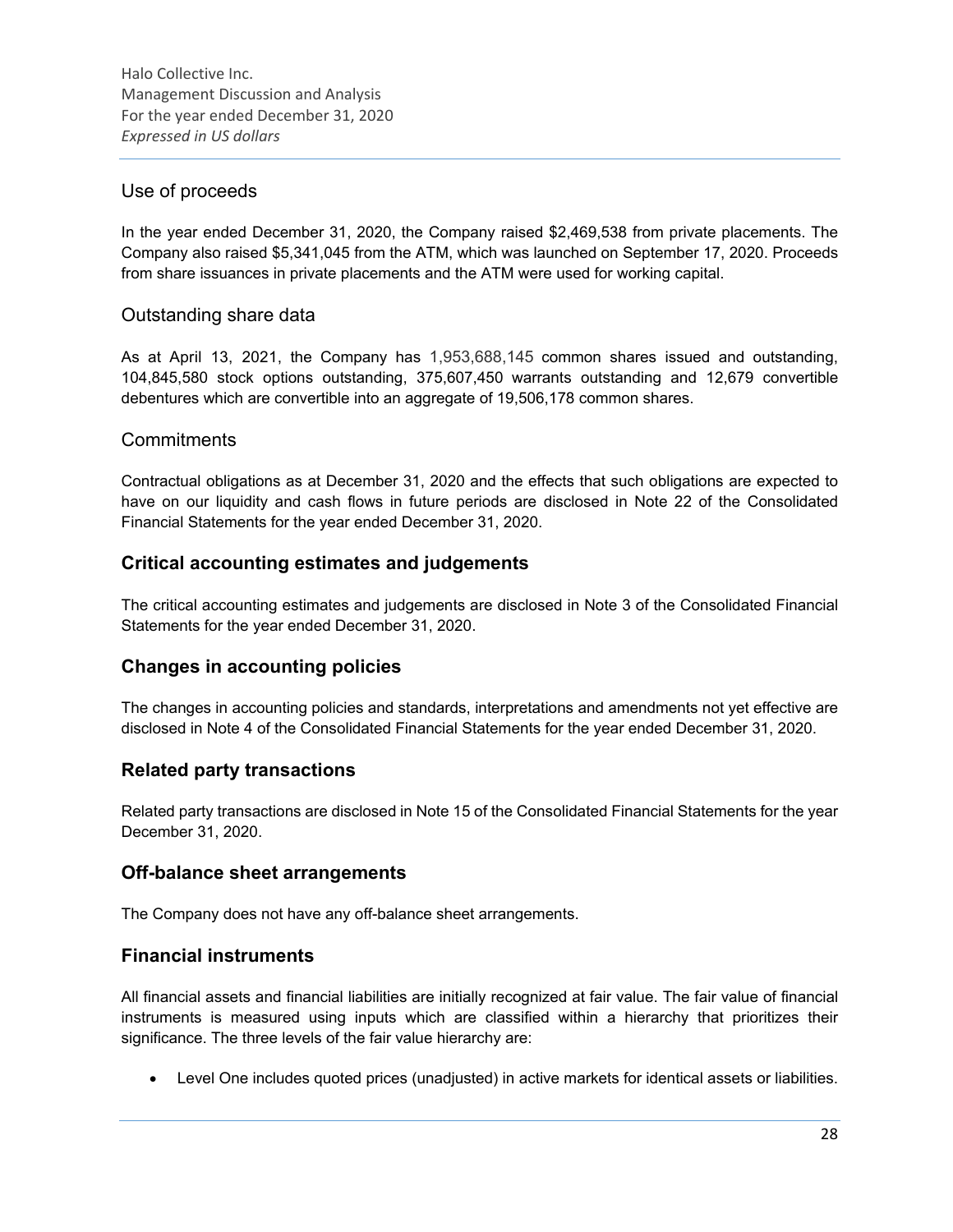- Level Two includes inputs that are observable other than quoted prices included in Level One.
- Level Three includes inputs that are not based on observable market data.

The Company has designated its cash and restricted cash as Level 1. The fair value of the notes receivable from Aftermath and the fair value of convertible promissory notes at time of issue are determined using Level 3 of the hierarchy.

At December 31, 2020, both the carrying and fair value amounts of all the Company's financial instruments are approximately equivalent.

The following is a summary of the carrying values of the financial instruments as at December 31, 2020:

| Financial Instruments - expressed in US dollars | <b>Amortized cost</b> | <b>FVPTL</b> | <b>FVOCI</b> | <b>Total</b> |
|-------------------------------------------------|-----------------------|--------------|--------------|--------------|
|                                                 |                       |              |              |              |
| <b>Financial assets:</b>                        |                       |              |              |              |
| Cash                                            |                       | 2,758,119    |              | 2,758,119    |
| Restricted cash                                 |                       | 921,746      |              | 921,746      |
| Accounts receivable                             | 1,785,372             |              |              | 1,785,372    |
| Notes receivable                                | 9,629,553             |              |              | 9,629,553    |
| Investments                                     |                       | 3,188,071    |              | 3,188,071    |
| <b>Financial liabilities:</b>                   |                       |              |              |              |
| Accounts payable and accrued liabilities        | 8,662,179             |              |              | 8,662,179    |
| Other loans                                     | 7,034,751             |              |              | 7,034,751    |
| Debenture liability                             | 8,398,727             |              |              | 8,398,727    |

For a detailed discussion of the Company's financial instruments, refer to Note 20 of the Consolidated Financial Statements for the year ended December 31, 2020.

# **Subsequent events**

Subsequent events are disclosed in Note 23 of the Consolidated Financial Statements for the year ended December 31, 2020.

# **Controls and procedures**

Disclosure controls and procedures ("DC&P")

To provide reasonable assurance that all material information related to the Company is identified and communicated on a timely basis, Management of the Company, under the supervision of the Chief Executive Officer ("CEO") and the Chief Financial Officer ("CFO"), is responsible for the design and